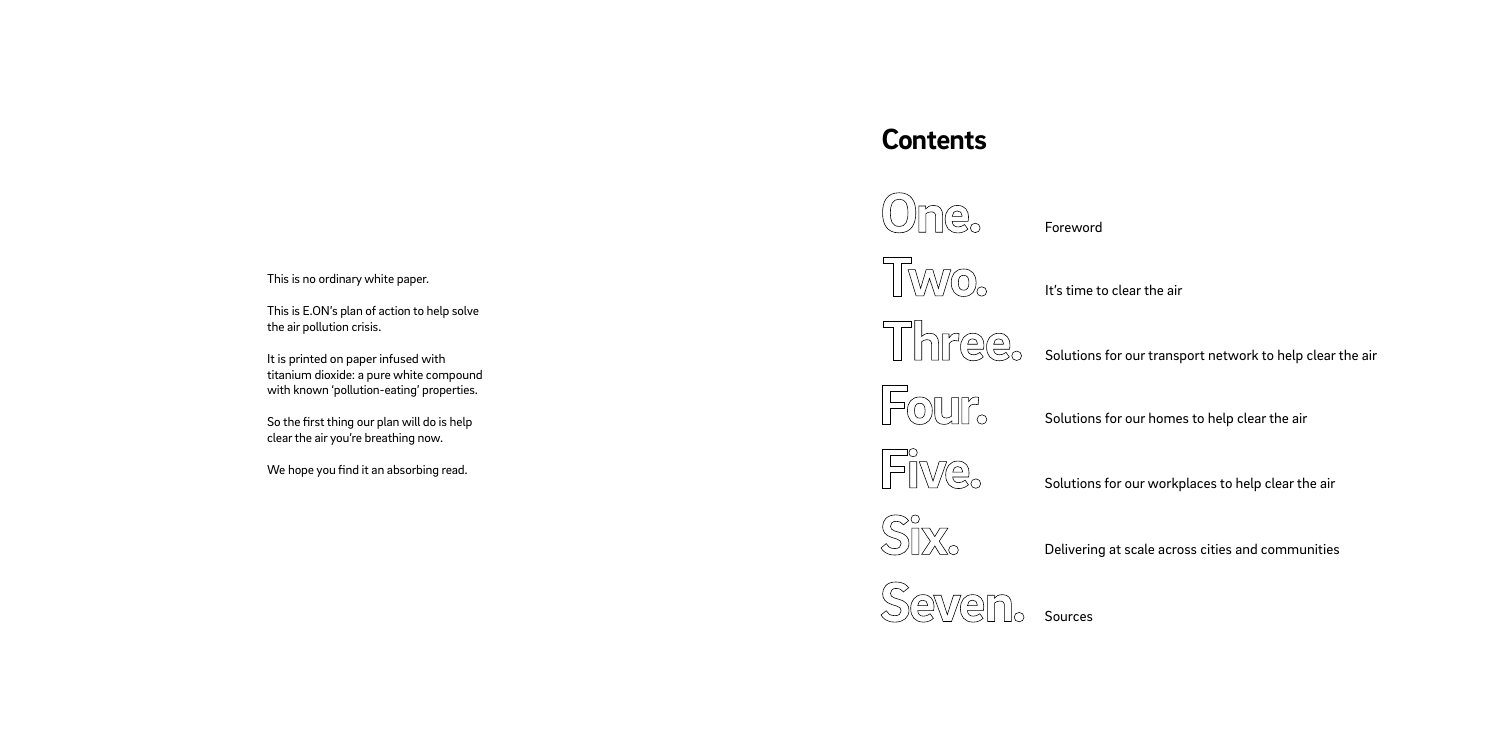

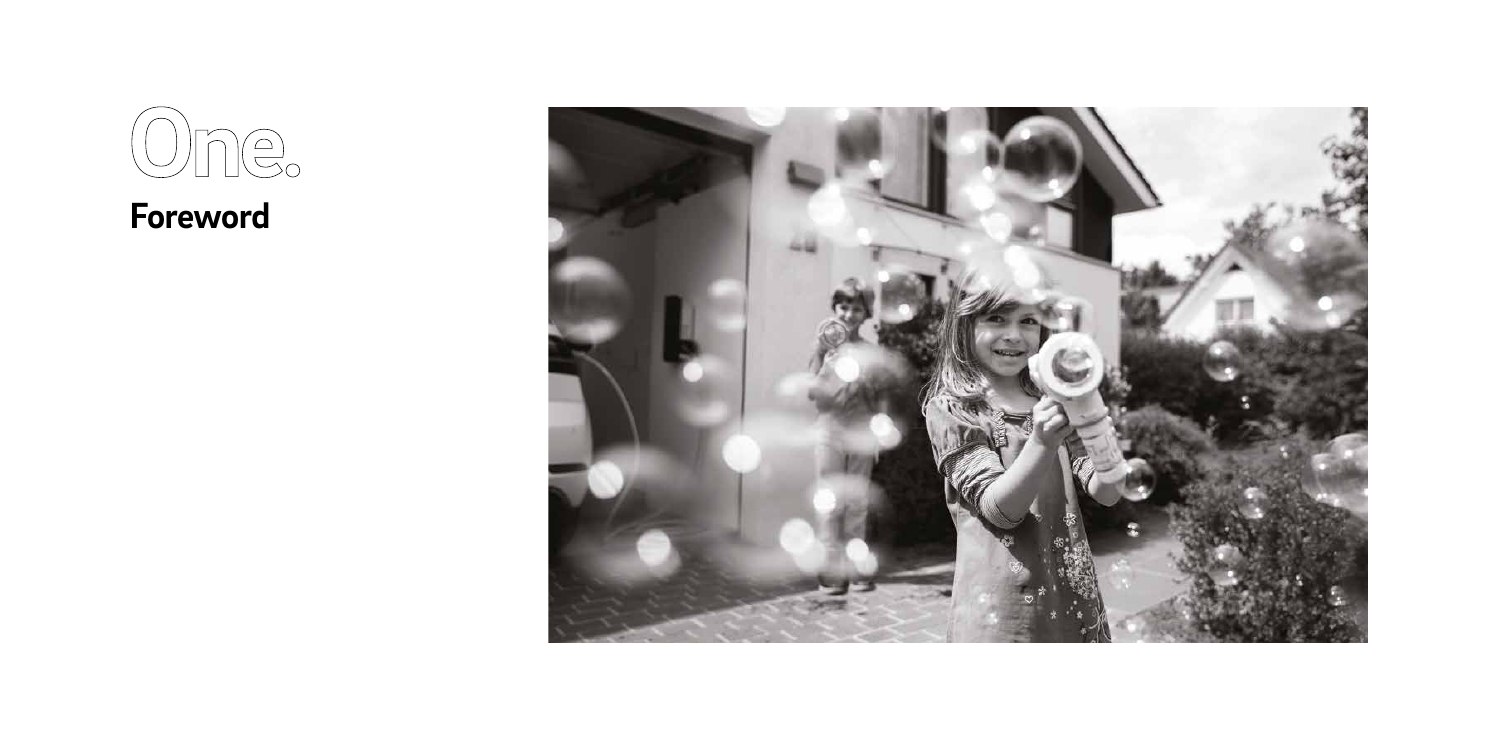*Addressing the challenges of climate change has rightly been a major focus in recent years. There is an increasing awareness of the impact that a changing climate will have on the way we live our lives, not just in the UK but around the world. Like climate change, the deteriorating quality of our air is an issue we often can't see, smell or taste, but is something to which we all contribute.*

*These are global issues but ones where individuals and organisations can make a real difference – and I believe it is* 

*for our industry to make it possible for them do so. Because energy is at the heart of solving both problems. We need to change how we power our homes, businesses, communities and transport systems.* 

*Industry and governments can help people and organisations to play their part, and we at E.ON are focused on what we can do to enable this, by finding and applying the energy solutions for customers that will help make the air cleaner.*

*Urgent action is needed. The World Health Organization has declared that air pollution poses the greatest environmental threat to global health in 2019 1 , a view supported by Public Health England, whose March 2019 review 2 cited air pollution as the biggest environmental threat to health in the UK.* 

*The clean air crisis is a much bigger public health risk than smoking or drinking, which does not discriminate in terms of age or lifestyle. Towns and cities across the UK are exposed to levels of air pollution which breach the legal limit. 3 There is also a clear correlation between income and access to clean air where our most deprived communities are often those that are most impacted by air pollution. 4 The link between income and access to clean air means social justice is a core element of the policy solution.*

*The issues of combating climate change and promoting cleaner air are linked, as our reliance on fossil fuels to power our homes, our workplaces and our transport systems is one of the major drivers of air pollution. 5*

*In our towns and cities road transport is a major contributing factor and, within that, diesel vehicles. Nearly 40% of all NOx emissions within London come from diesel vehicles. 6 Without a fundamental shift in how we move people and goods it will be impossible to make our air cleaner and to reduce air pollution levels down to legal and healthier levels.*

*We welcome the UK Government's Clean Air Strategy, just as we do Parliament's historic decision earlier in the Summer to enshrine a 2050 net zero target into law. But this is only the starting point and much more action will need to be taken if we are to have a future where everyone has the right to unpolluted air.* 

*Transforming the status quo means people changing how they live, work and move. In order to achieve significant change and make a real impact to cleaning the air, industries and governments need to come together on a way forward.* 

*There will be tough choices and trade-offs. For example, there is little point switching to electric vehicles or heating systems if the extra power demand is met by fossil fuel sources. We must therefore finish decarbonising the electricity system to unlock the opportunity this can provide for improving local air quality. In addition, we must look to ensure we develop policies to support this transition which avoid imposing unacceptable price rises for consumers and businesses.*



*Air pollution – whether it's caused by road transport, housing or manufacturing – does not respect political or institutional boundaries. This means solutions need to be delivered by policy and action at a national or even European scale. However, we can all make a difference through action at a city level, at a business level and even at an individual level.* 

*E.ON is already taking steps to make it easier for domestic and business customers to make that difference – at home we support them with installing solar panels, batteries, heat pumps and electric vehicle charging facilities as well as helping them to improve their own energy efficiency, so they use less power. At a city level we are the UK leader in district heating schemes which provide a lower emission, more efficient supply of heating and hot water, often to entire communities.*

*And we're working with our industry partners to make buildings smarter and more intuitive, to allow businesses to take control of their energy – producing it themselves and even taking an active part in helping to run the energy system more efficiently – as well as making charging an electric vehicle possible for everyone.* 

*On the supply side we have committed to providing our customers' homes with electricity backed 100% by renewable sources, 7 helping to drive further investment in cleaner generation for the UK's energy system.* 

*However, there is much more that needs to be done to make the air cleaner. This will require a comprehensive approach across local, regional and national governments. At its heart must be a fair and just programme so everyone can take action. This will require additional public spending alongside regulations that help to address the worst polluting areas and to send clear signals to the market over the need for new innovative products.* 

*Michael Lewis, E.ON UK Chief Executive*

*Climate change and air pollution are two of the biggest challenges facing the world today. Fundamentally they are similar issues: our behaviour as humans is poisoning the planet upon which we live and depend.*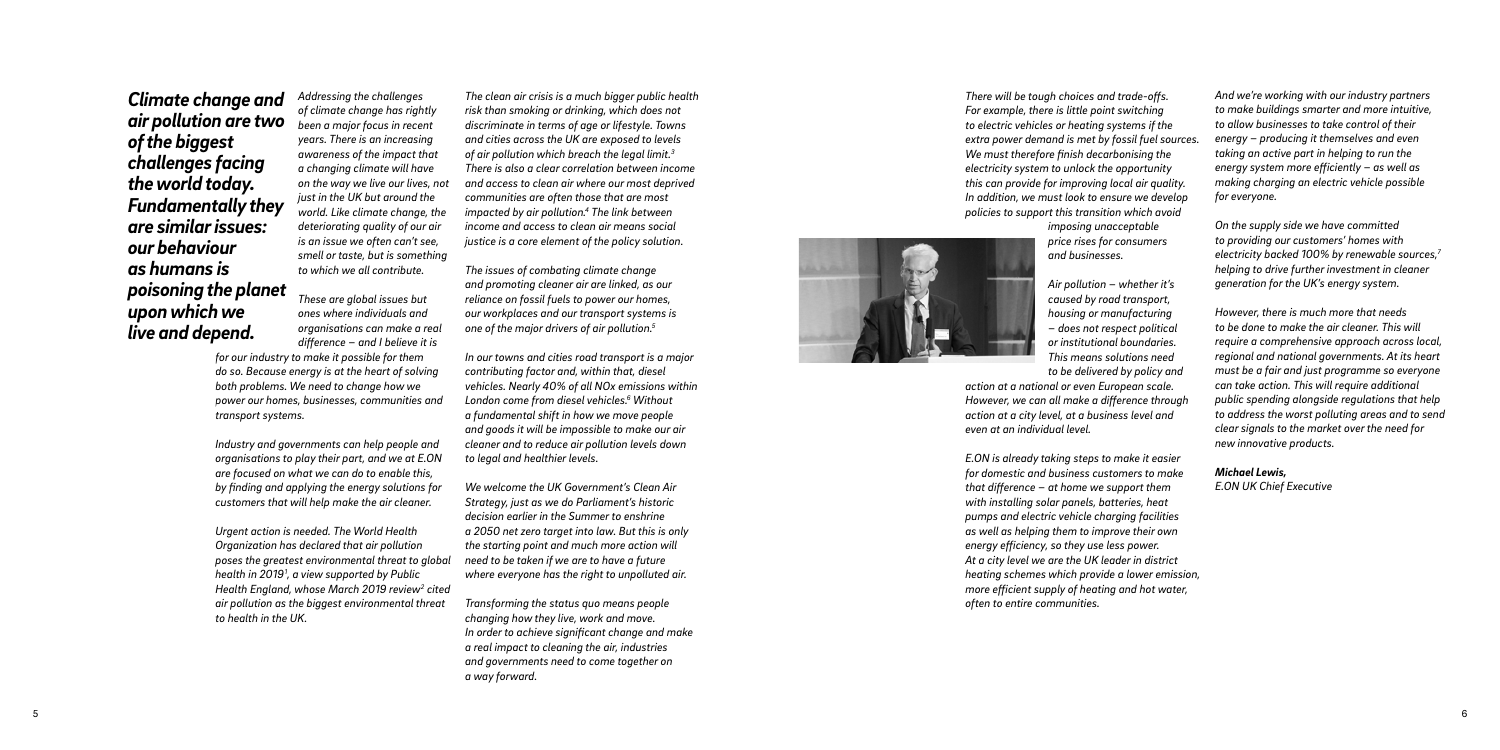

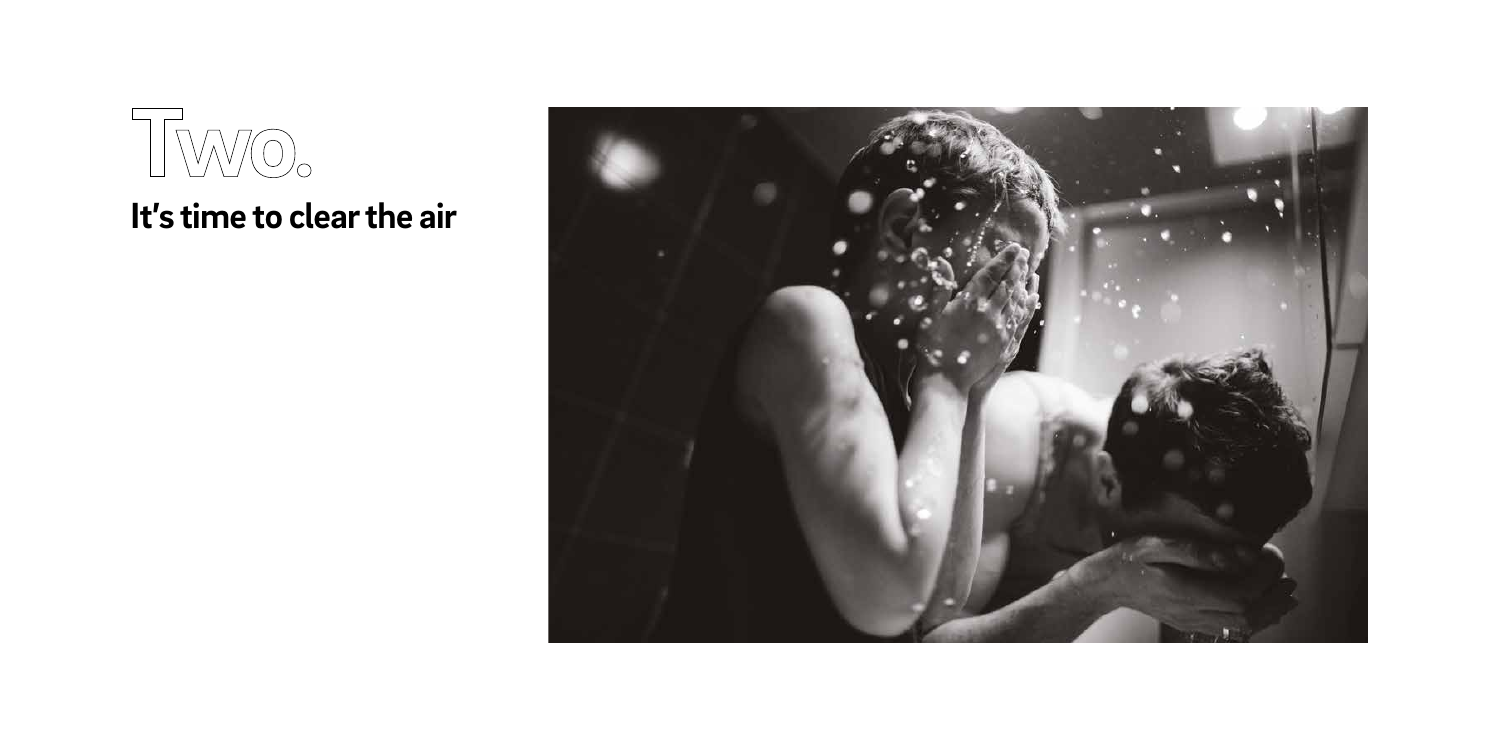*The State of Global Air8 report this year suggests one death in ten worldwide is caused by air pollution-related disease, making it a bigger killer than malaria and road can expect to have their lives shortened by 20 months because of pollution.10*

*Air pollution has a significant effect on public health, and poor air quality is the largest environmental risk to public health in the UK, associated with asthma, heart disease, even elevated levels of psychosis and ranking only after cancer, heart disease and obesity.11 We know from studies that long-term exposure to air pollution reduces life expectancy, mainly due to cardiovascular and respiratory diseases and lung cancer.12*

*However, Public Health England also highlights that even short-term exposure to elevated levels of air pollution can cause a range of health impacts including effects on lung function, exacerbation of asthma, increases in respiratory and cardiovascular hospital admissions and mortality.13*

## *accidents.9 In Asia, children exposed to dangerous Clean air is a matter of life and death. Citizens across the globe are currently levels of pollution.*

*9,300 cases of asthma* **4,200 cases of lung cancer** 

*Air pollutants are emitted from a range of both man-made and natural sources. A range of sectors, including transport, industrial processes, energy generation and domestic heating, can all have a detrimental effect on air quality.14*

*Tackling this can deliver significant positive health benefits for society. The UK Health Forum and Imperial College London, in collaboration with Public Health England, developed a model that estimates a 1 µg/m3 reduction in fine particulate air pollution in England could prevent around 50,900 cases of coronary heart disease, 16,500 strokes, 9,300 cases of asthma and 4,200 cases of lung cancer over an 18-year period.15*

## *The scale of the problem<sup>16</sup>*

*It is estimated that long-term exposure to man-made air pollution in the UK has an annual effect equivalent to:*



*Over the following 18 years a 1µg/m3 reduction in fine particulate air pollution in England could prevent around:*



## *28,000-36,000 deaths*

*50,900 cases of coronary heart disease 16,500 strokes*

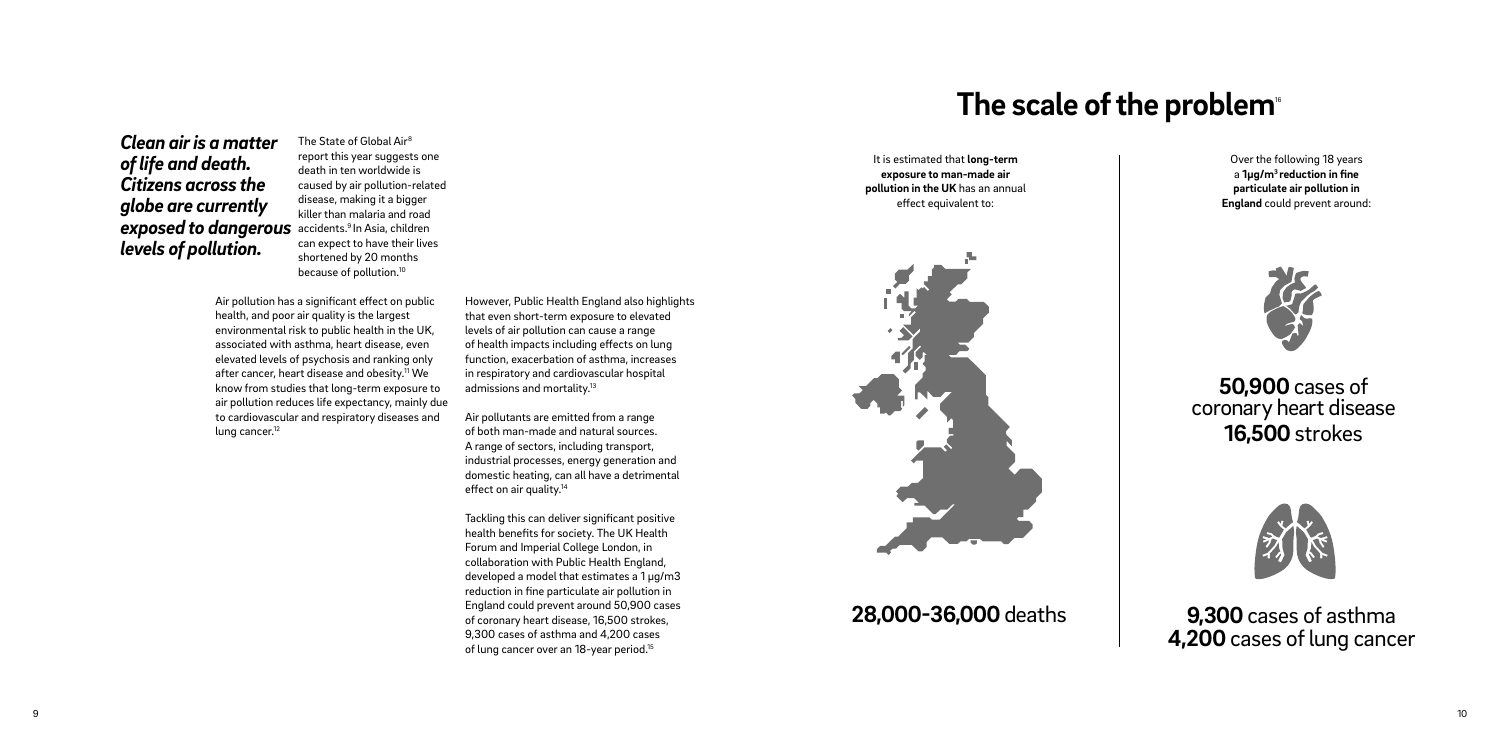*Particulate matter (PM) and nitrogen dioxide (NO 2) are both major components of urban air pollution.17 PM is a generic term used to describe a complex mixture of solid and liquid particles, some of which are emitted directly whilst others are formed in the atmosphere through complex chemical reactions. The composition of PM varies greatly and depends on many factors, such as geographical location, emission sources and weather. The main sources of man-made PM are the combustion of fuels (by vehicles, industry and domestic properties) and other physical processes such as tyre and brake wear.*

> *NO 2 is a gas that is produced along with nitric oxide (NO) by combustion processes. Together they are often referred to as oxides of nitrogen (NOx). Defra estimates that 80% of NOx emissions in areas where the UK is exceeding NO 2 limits are due to transport,18 with the largest*

*In this report we have chosen to focus on two of the main pollutants, primarily driven by home and business energy use and road transport: nitrogen oxides (NOx) and fine particulate*  matter (PM<sub>2.5</sub>).

*source being emissions from diesel light-duty vehicles (cars and vans).19 Other sources include power generation, industrial processes and domestic heating.*

*Primary particulate matter (PM<sub>25</sub>) are tiny particles from smoke, soot and dust that can get into the lungs and bloodstream, transported around the body and embedded in organs. Those more likely to be affected are people already suffering from lung and heart conditions, elderly people, the very young and pregnant women and their unborn babies. Eight out of ten people in the UK now live in cities,20 with around 13%21 of the UK population living in the capital. Urban populations are likely Homeowners and landlords can play a role in decarbonisation – through greater electrification – for millions of homes in the UK, particularly those which currently use liquified pretoleum gas, coal or oil as their primary heating source. They can save money and help the environment with ever greater standards of energy efficiency, better heating controls that save on fuel bills and give greater comfort, more cost and carbon efficient heating systems, as well as domestic solar and battery storage.*

*to continue to grow, meaning the challenge facing governments at national and local levels is ensuring these cities are sustainable and, equally, liveable.*

*On the positive side, we have seen reductions in both of these areas since 1970. Nitrogen oxides are down in the UK by more than 70%, whilst fine particulate matter is down by almost 80%.22*

*While this is good news, there is still much more progress that needs to be made over the coming years, and we all have a role to play.* 

*Energy producers can lead the way by replacing fossil fuels23 with renewables and low carbon clean power. Solar and wind capacity has grown considerably in the UK over the last decade, and in 2018 the energy capacity of renewables in the UK overtook fossil fuels for the first time.* 

*Lastly, the business community can also be at the forefront of solutions. The built environment sector is responsible for approximately 40%24 of the UK's carbon emissions each year meaning there are potentially significant reductions which can be achieved for example by embracing smart controls, waste heat recycling, on-site generation and flexibility, and efficient design.*

*Pollutants can travel long distances and combine with each other to create different pollutants. Emissions from distant and local sources can build up into high local concentrations of pollution.*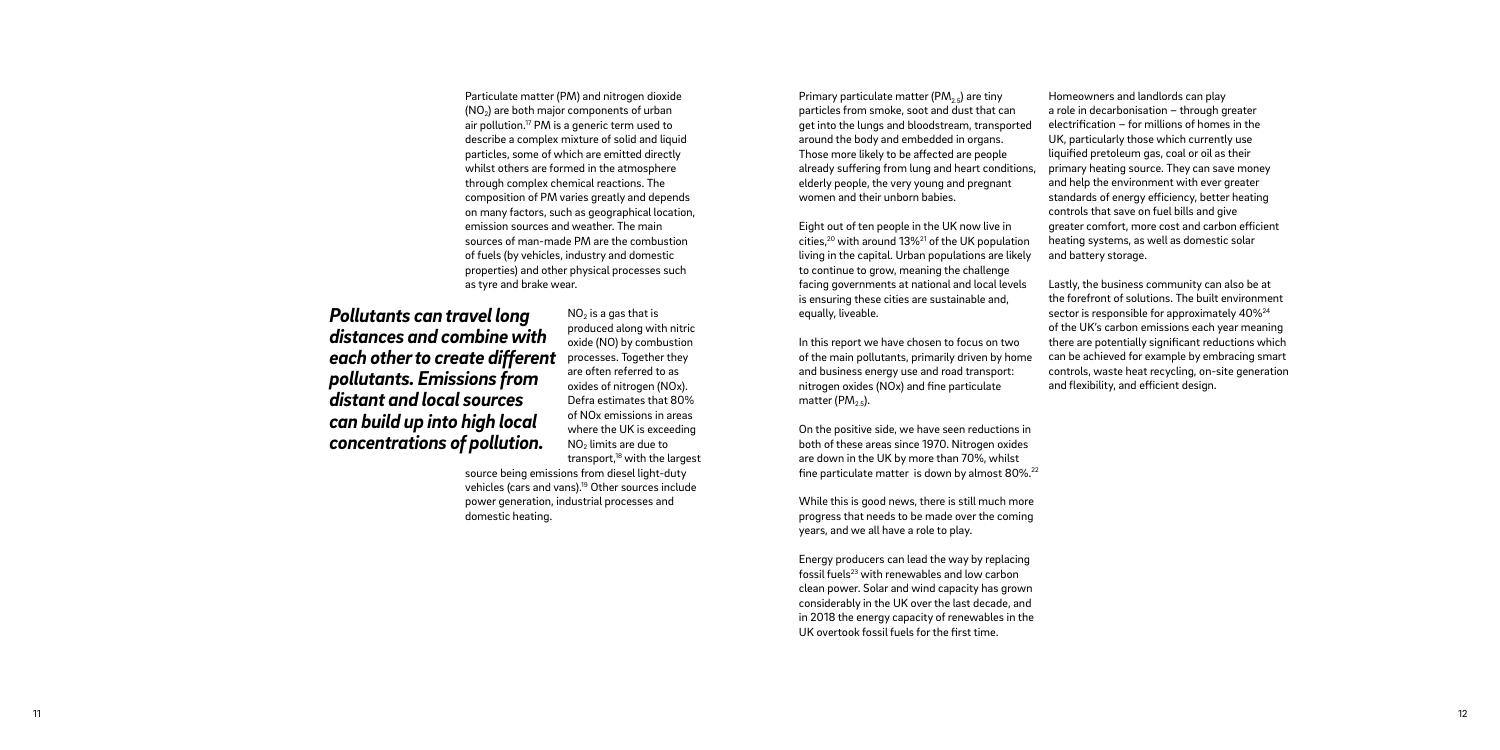# Three

*Solutions for our transport network to help clear the air*

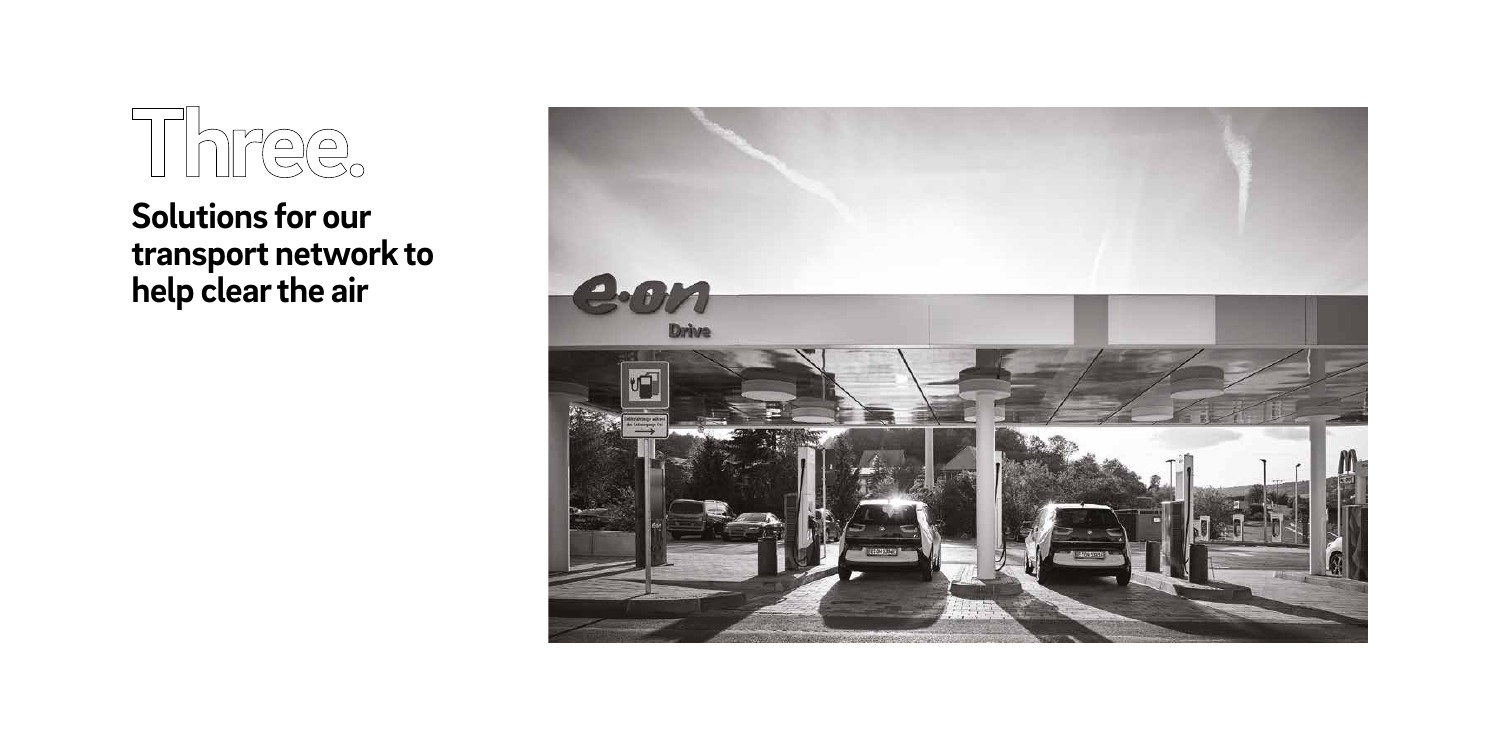*The transport sector is a major contributor to poor air quality. More than half of NOx emissions in the UK come from transport,25 mainly out of cars where feasible with much more road traffic exhausts, and around a fifth of Fine particulate matter (PM2.5) is transport derived.26*

*The Committee on the Medical Effects of Air Pollutants estimates 29,000 'equivalent' deaths each year are related to exposure to PM2.5 in the UK – a figure this increases (RCP 2016).27*

*to 40,000 when considering the related effects of NO 2 In the past three decades, there has been progress in reducing transport related* 

*air pollutants, but more work needs to be done.* 

*Fundamentally addressing the challenge* 

*of transport pollutants will require a range of solutions. First, we need to do more to enable people* 

*to avoid the need to travel in the first place but, where it is unavoidable, inform people on how they can avoid key areas during peak periods. Fewer vehicles on the road will produce lower emissions, partly as a result of easing congestion levels, which will help reduce the direct emissions from a vehicle.* 

## *Transport pollutants are down \**

## *1. Scandinavian cycle lanes 2. Electrify the trains*

*The cleanest form of travel is walking or pedal power. Although great progress has been made with the cycle super highway in London, the UK has traditionally lagged behind its European neighbours in promoting cycle travel and there is scope for considerable improvements to be made. In Copenhagen, for example, urban roads are commonly designed with three lanes: for motor vehicles, pedestrians, and a raised or demarcated cycle lane. It is possible to travel from the scenic Nyhavn port to Hellerup in the north of the city entirely on cycle lanes. Copenhagen's wider transport network supports* 

*bikes too: commuter trains operate special cycle-friendly carriages.* 

*Taking a bike on the Copenhagen underground is encouraged during normal hours, and is inexpensive. Similar approaches are taken across Scandinavia, creating a bicycle-first culture for families and commuters, even in inclement winter months.*

*Secondly, a shift will be required towards more sustainable modes of transport – moving people* 

*focus on walking, cycling and public transport.* 

*Between 1990 and 2016, emissions fell continuously across the European Economic Area Source: European Enviroment Agecy28* 

"

 $\epsilon$ 

*The third area is to improve the environmental performance of the vehicles on the road, so they emit much lower levels of pollutants into the atmosphere.* 

| NO <sub>x</sub> down                            | 41% |
|-------------------------------------------------|-----|
| $\mathsf{Source}:\mathsf{EEA}^{28}$<br>SOx down | 63% |
| CO down                                         | 86% |
| NMVOCs down                                     | 87% |
| $PM2.5$ down                                    | 40% |



#### *JOURNEYS BY BICYCLE*

*According to the Institution of Mechanical Engineers, the UK's share of electrified railways is 42%.30 The rest of the fleet predominantly runs on diesel. The UK government has a goal of removing diesel trains by 2040 and yet in 2017 cancelled a number of electrification programmes.31*

*The cost of converting to electric trains is low by transport standards. The electrification of the 2,250 single track East Coast Main Line cost £671m (adjusted for 2018 values) over seven years. The result was a faster, cleaner, and more popular service: passenger revenues rose by 30%.32*

| 2016 <sup>2g</sup> | g JOURNEYS BY BICYCLE<br>$\frac{1}{2}$ Copenhagen: 30%<br>$\frac{1}{2}$ Odense: 27%<br>Copenhagen: 30% Paris: |     |                | 3% |
|--------------------|---------------------------------------------------------------------------------------------------------------|-----|----------------|----|
|                    |                                                                                                               |     | 27% London:    | 2% |
|                    | Amsterdam:                                                                                                    |     | $22\%$ Warsaw: | 1% |
|                    | Berlin:                                                                                                       | 13% | Madrid:        | 0% |

*A recent report by the Railway Industry Association suggests electrification can be done for 33-55% lower cost compared to previous upgrades.33 There is also the potential to replace diesel with hydrogen in certain rural routes, according to the Institution of Mechanical Engineers.34*

*To promote cleaner air, and improve the rail service for all users, a commitment to re-engage with electrification is the only logical move, allowing passengers to reach their destination far more quickly.* 

*\* Nitrogen Oxides, Sulphur Oxides, Carbon Monoxide, Nonmethane volatile organic compounds, Particulate matter 2.5*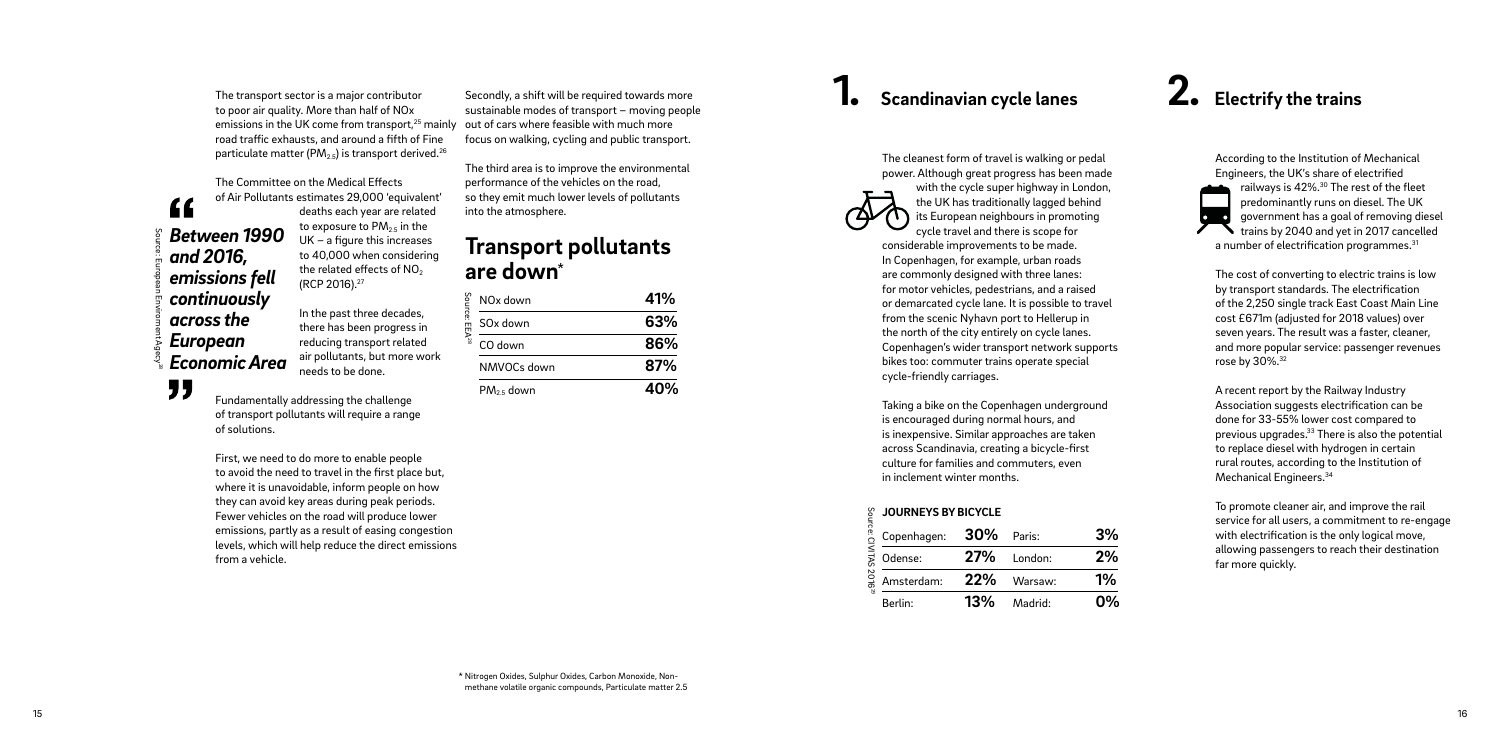## *3. Promote electric vehicles*

*Promoting a switch to low-emission vehicles will reduce both carbon and air pollutant emissions from the transport sector. We anticipate there will be exponential growth in battery electric vehicles and hybrids over the next few years, provided that the Government continues to nurture this emerging technology until the capital cost of these vehicles is comparable with their petrol or diesel equivalent and that a viable secondhand market grows to support demand for used electric vehicles.* 

*This is expected to be realised by the middle of the next decade.35 However, consumer adoption of this new technology is sensitive to the incentives available today, given the current price premium. For example, the sales of new hybrid vehicles halved in June 2019 compared to June of the year before,36 which has been attributed to the premature withdrawal of a £2,500 subsidy. Ongoing state support for EVs will provide greater reassurance to purchasers.* 

*Furthermore, there should be provisions to ensure all new homes are built with smart charging units as standard, with no exemptions. Interoperability between 'rival' charging networks is essential to make the transition simple for customers and a public campaign to educate the public about the return on investment with an EV would pay dividends.* 

*Norway has shown how a supportive fiscal regime can help significantly drive demand for electric vehicles. Almost half of new cars sold in the first six months of 2019 were fully electric, up from a quarter in the same period the year before. Norway will prohibit the sale of all petrol and diesel vehicles by 2025 and is successfully using tax incentives to promote the switch.37*

*Closer to home, regional leaders including mayors and city leaders38 have backed calls to phase out the sale of new diesel and petrol cars and vans by 2030, rather than the current national target of 2040. Bringing forward the date to 2030 is perfectly feasible from an energy systems perspective, given how the system is becoming smarter and more flexible.39*

*Faster charging installations will need to be supported by on-site generation and large-scale battery storage so the demand from customers can be reliably met without impacting the efficient operation of the energy system. The approach will also involve increasing the availability of charge points so the public has confidence they will be able to access them. This is a confidence factor that exists despite the relatively short distance of most journeys.* 

*There will be a role for strategic national charging infrastructure but this does not mean all installations have to be ultra-fast charging. A mixed approach will be required, including the*  *ability to charge at work during the day and at key destination points such as car parks and shopping centres. Meeting the growing demand will therefore require the engagement of various stakeholders including local authorities, universities, NHS Trusts and, from a business perspective, property owners, landlords, fleet managers and developers.*

> *Finally, there is the prospect of electric vehicles acting as a balancing element for the energy system.*

*Smart charging points will identify when to charge the batteries, and when to draw power from them, to smooth out demand.* 

*During times of peak power demand, electric vehicles will have the capability of feeding energy back into the grid. E.ON is working with Nissan40 on a strategic project involving up to 1,000 EVs using bi-directional charging technology, installed at businesses across the UK.*

*The city of Boston, Massachusetts, wanted to encourage commuters to switch from cars to trains. In theory, the rail lines are conveniently located for a huge number of commuters – yet Bostonians seemed reluctant to embrace rail and free up the roads.41*

*A team set out to discover the reason using big data analytics, through a journey planning app installed on smartphones to collect anonymised data on the journey of each commuter. The data pointed to a clear problem between where commuters lived and their journeys to the rail station: a lack of viable transport options from home to station meant many potential rail commuters simply stuck to their cars. The Boston authorities could thus address the issue by commissioning more buses to the train station through the commuter belt.* 

*Beyond Boston, big data analytics can be used to improve the attractiveness of public transport and improve the efficiency of the road fleet. Traffic control systems that are linked to air quality monitoring and forecasting could also be used to give priority to low-emission vehicles, vary speed limits and direct traffic away from congested and polluted areas. These could then be directly linked to smart apps to inform and help passengers take proactive action.* 

*The associated reduction in braking, acceleration and stop–start driving will improve the emissions performance of those vehicles.*

## *4. The role of data analytics*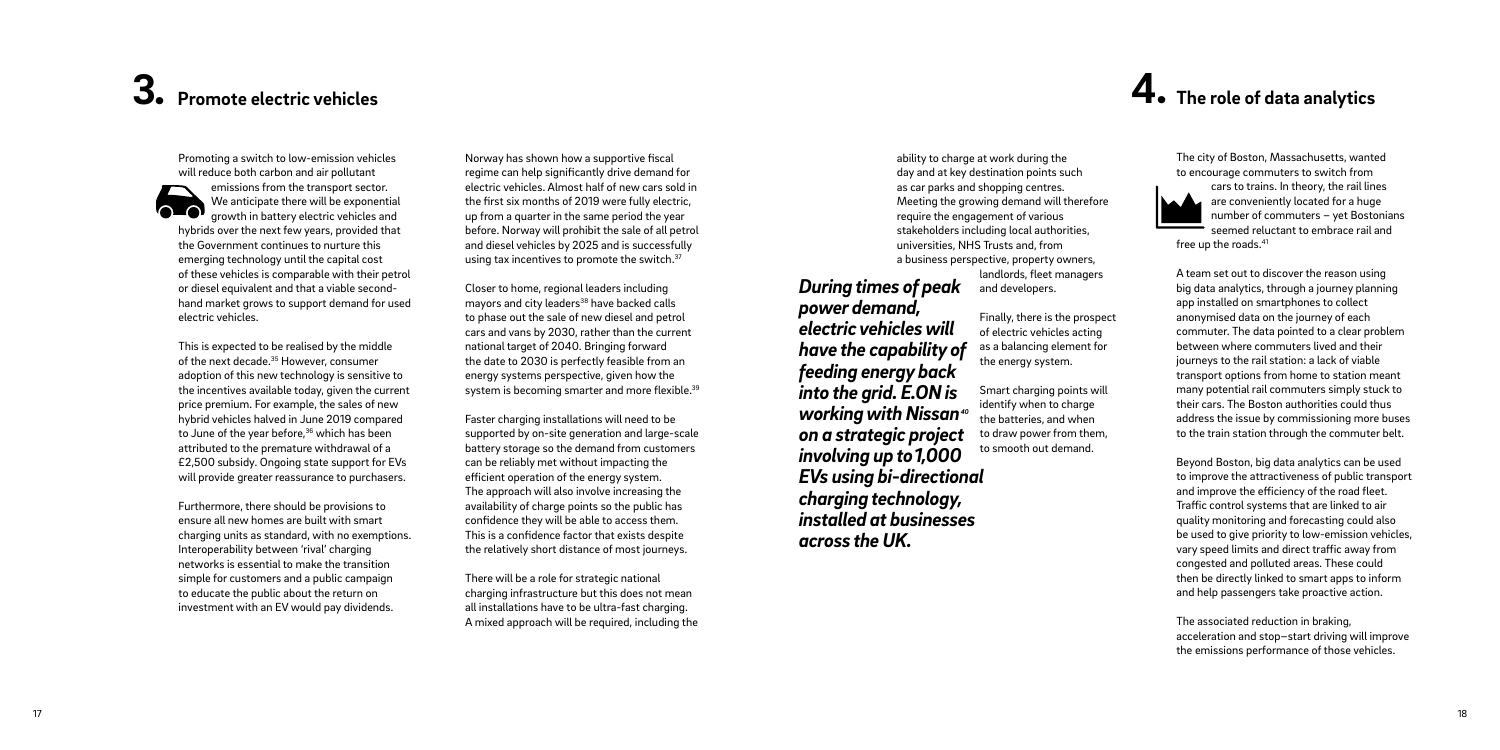## *Immediate focus on tackling roadside emissions*

- *Provide clean and affordable public transport so there is genuine choice which can help reduce the volume of traffic on roads.*
- *Use air quality monitoring data to create Clean Air Zones across the UK.*
- *Exemptions from Clean Air Zone charges should be limited to battery electric vehicles.*
- *Vehicle scrappage scheme should be targeted at the worst polluting vehicles with greater levels of financial support provided for battery electric vehicles.*
- *Incentivise 'final mile' delivery companies to use low emission vehicles.*

*Suggested transport policies to help clear the air*



- *Tighten emissions standards on manufacturers during the 2020s to significantly ramp up sales of battery electric vehicles.*
- *Consider placing volume obligations on vehicle manufacturers to support this ambition.*
- *All new homes should have smart charging units as standard with no exemptions.*
- *Deliver on interoperability so that customers can charge their vehicles at every public charging point on a pay-as-you-go basis.*

## *Promote electric vehicle uptake*

- *Grant support to reduce the upfront cost of battery electric vehicles and home chargers should not be reduced any further until the forecourt costs of electric vehicles are comparable to petrol and diesel vehicles.*
- *To help enable low income households to buy low emissions vehicles, additional funding may be required to overcome those barriers.*
- *Fuel Excise Duty should be replaced with a tax regime that encourages fewer miles to be driven and the adoption of vehicles that have less of an impact on local air quality.*

#### *Increase the availability*   $\blacktriangledown$ *of second-hand electric vehicles*

- *Maintain the current levels of incentives to increase deployment of electric vehicles on company car fleets over the next five years, including favourable benefit in kind tax benefits for zero emission vehicles. This will help increase the future supply of the second-hand market.*
- *Clearly signal, through regulation, the requirement for businesses to provide workplace charging: this would allow the current tax incentives to be gradually phased out.*

## *Innovation*

- *Set up an innovation fund to encourage new designs that reduce or eliminate the particulate matter which is created by brake dust and tyre wear.*
- *Accelerate the electrification of trains and investigate the potential role of hydrogen to replace diesel, as advocated by the Institution of Mechanical Engineers.*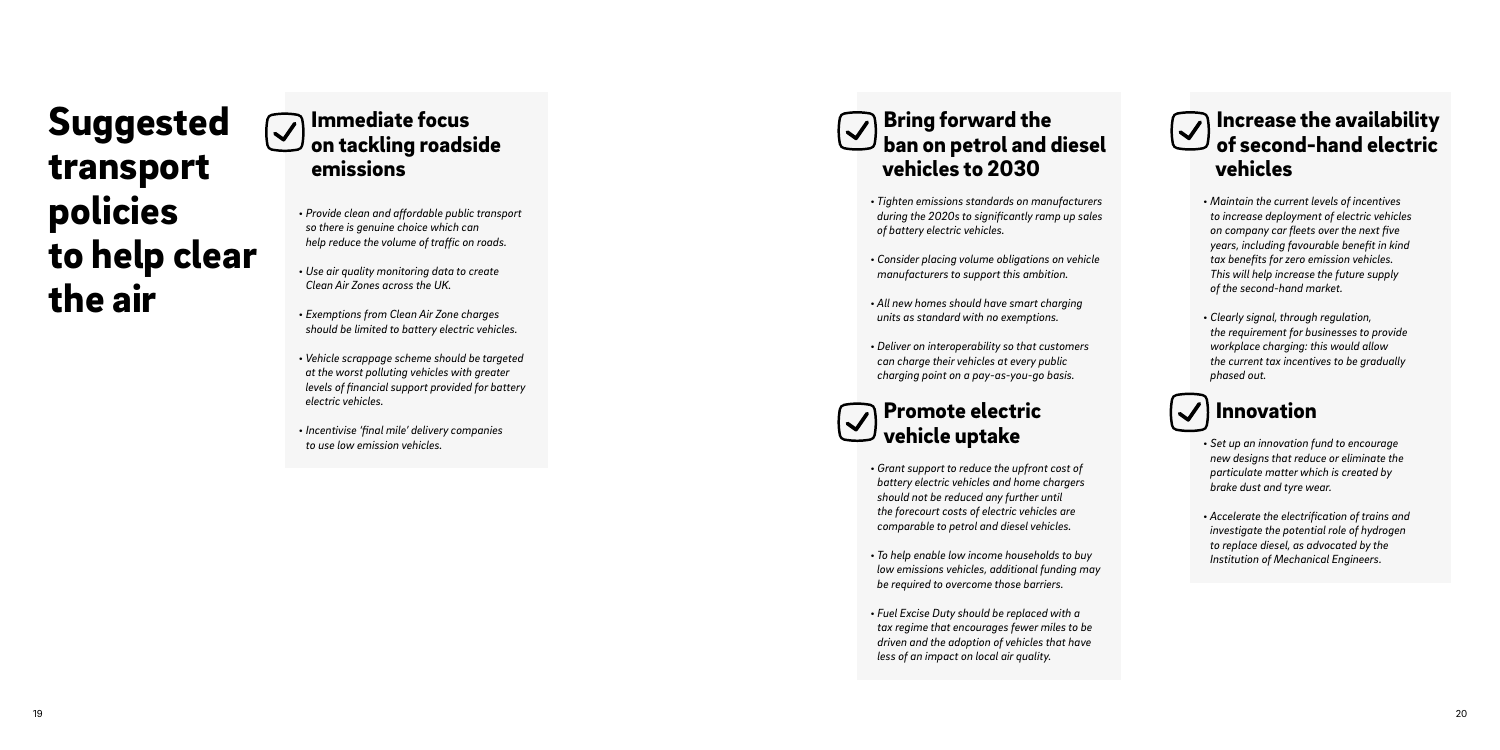

*Solutions for our homes to help clear the air*

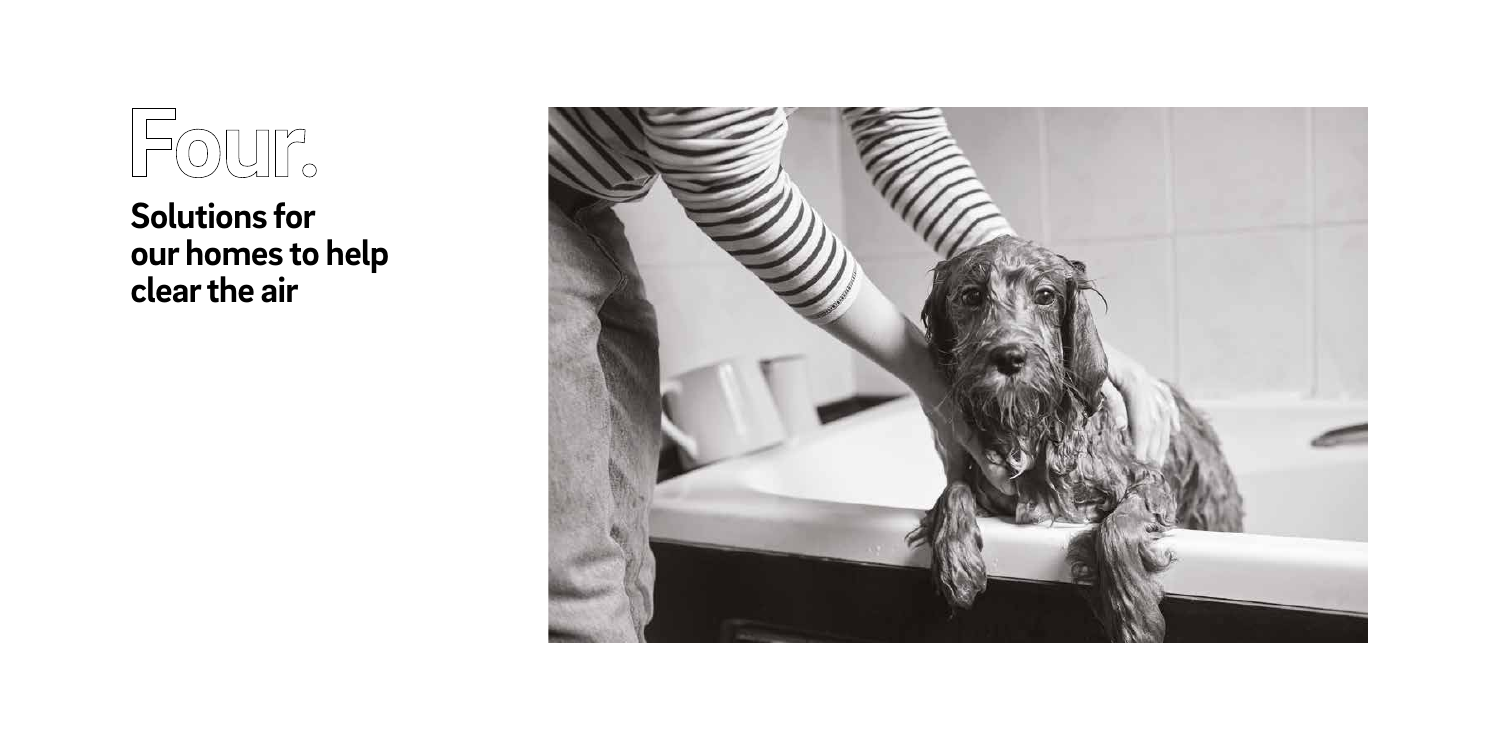*The connection between air pollution and the energy we use at home or work isn't always obvious. Nevertheless, the way in which we heat our homes can ultimately impact local air quality. One of the principal forms of indoor air* 

*pollution is particulate matter (PM) which is produced by many forms of home heating. The increasing popularity of burning solid fuels in our homes is having an impact on our air quality and is now the single largest contributor to PM emissions.*

*However, the dominant form of heating in the UK is gas boilers, fitted in the vast majority of the UK's 28 million homes.44*

*NOx emissions are produced from gas boilers and from September 2018 the Energy-related Products (ErP)45 Directive set a maximum NOx emissions level for natural gas and LPG boilers of 56mg/kWh, with a higher limit of 120mg/ kWh applied to new oil-fired boilers; however, older heating systems will typically emit much higher levels of NOx.* 

*Around half of the UK's electricity demand is still met by fossil fuels,46 so turning on a light or using a hairdryer adds incrementally to the UK's need to generate. And almost every time anyone takes a shower the water is heated by a gas boiler, which emits NOx gases.* 

*Improving the energy efficiency of millions of houses, and transforming how we live in them, will translate to a direct lowering of NOx, CO 2 and other pollutants.* 

### *Homes account for 28% of all UK energy*  demand,<sup>42</sup> putting *them on the front line in the push for lower emissions.*

*Put simply, our homes are often the problem. The Committee on Climate Change's latest progress report to Parliament stated that "all of the key buildings policy gaps identified in our 2018 progress report remain unaddressed or only partially met".47*

*However, there are available solutions to the challenges presented by our current housing stock. Here are the main obstacles to lowering the impact on air quality caused by Britain's houses, and how they can be overcome.* 

## *Relative PM2.5 emissions in your home from domestic heating methods43,\**

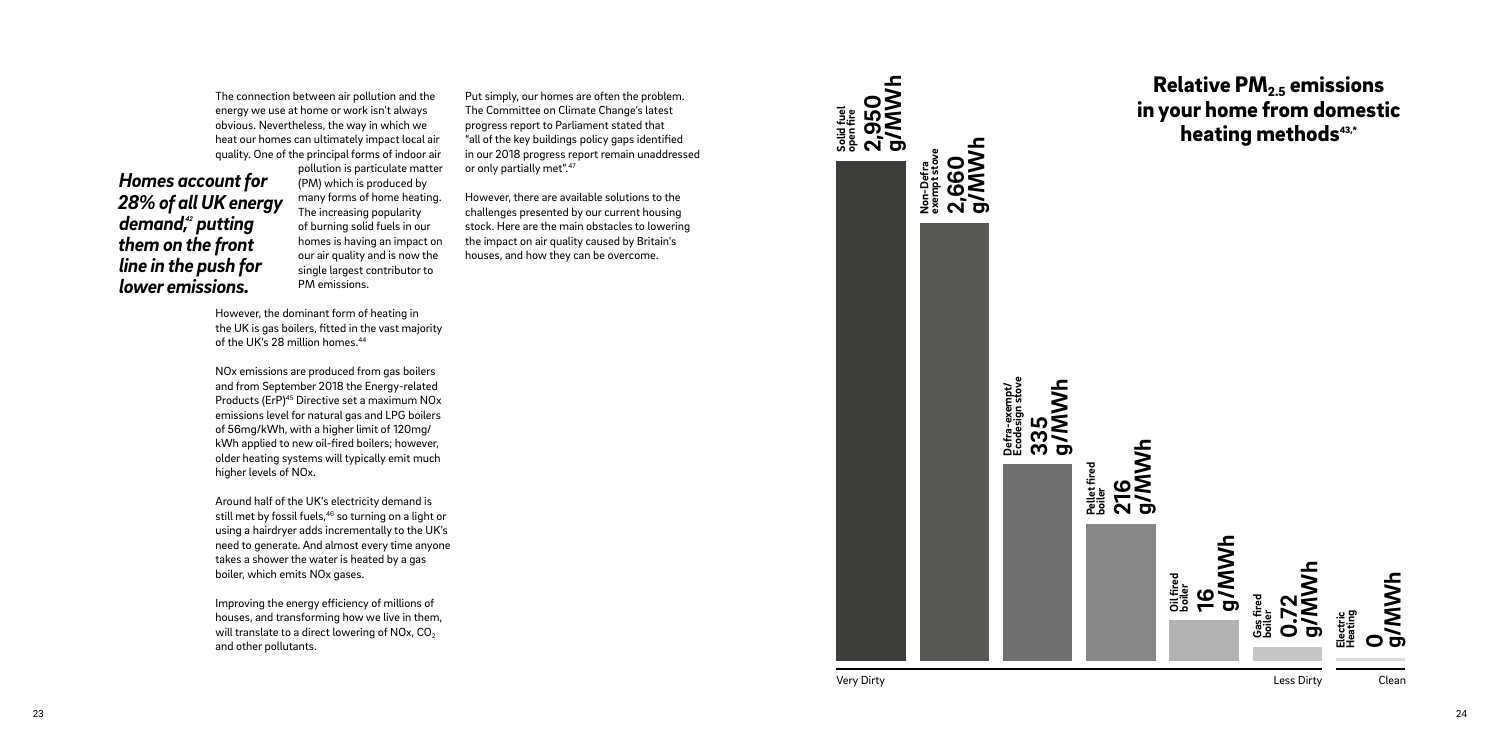

*Britain, of which about 20 million have cavity walls, 8.5m solid walls and 24 million have a loft.48 The uptake of energy efficiency measures over the last couple of decades has made a significant contribution to the fall in gas demand since the early 2000s, with 70% of properties with a cavity wall and the large majority of lofts having insulation. Thicker loft insulation can cut heating consumption by 2%, whilst cavity wall insulation can deliver a further 7% saving and solid wall insulation can reduce consumption* 



*by around 12%.* 

*However, there remain considerable opportunities to improve the fabric efficiency of the existing building stock. At the end of 2018, only 70% of properties with a cavity wall were insulated, leaving around 5 million cavity* 

*walls remaining to be insulated and, whilst most households have some degree of loft insulation, only 66% of homes have insulation of 125mm or more.50 Very little progress has been made in installing solid wall insulation with less than 10% of the housing stock completed.* 

*Over the last year, progress has stalled. In its 2019 progress report to Parliament, the CCC highlighted only 43,000 loft insulation measures had been installed against a target indicator of 545,000 measures. This picture is repeated for new cavity wall insulations (82,000 actual vs 200,000 target indicator) and solid wall insulation (18,000 actual vs 90,000 target indicator).51*

*However, there is limited funding available to help some groups of customers install insulation measures. E.ON, for example, offers free-ofcharge installation of cavity and loft insulation to eligible customers, as part of the Affordable Warmth Scheme.52*

*It is clear that further action is needed to ensure that the existing housing stock is fit for the 21st century with modern levels of comfort. Taking action to improve the fabric efficiency of buildings will directly reduce air pollutants arising from the existing heating systems of those buildings as a result of reducing heating demand whilst still meeting the desired level of comfort.*



*Final domestic energy consumption by fuel. Source: Energy Consumption in the UK, BEIS 2018 <sup>49</sup>*

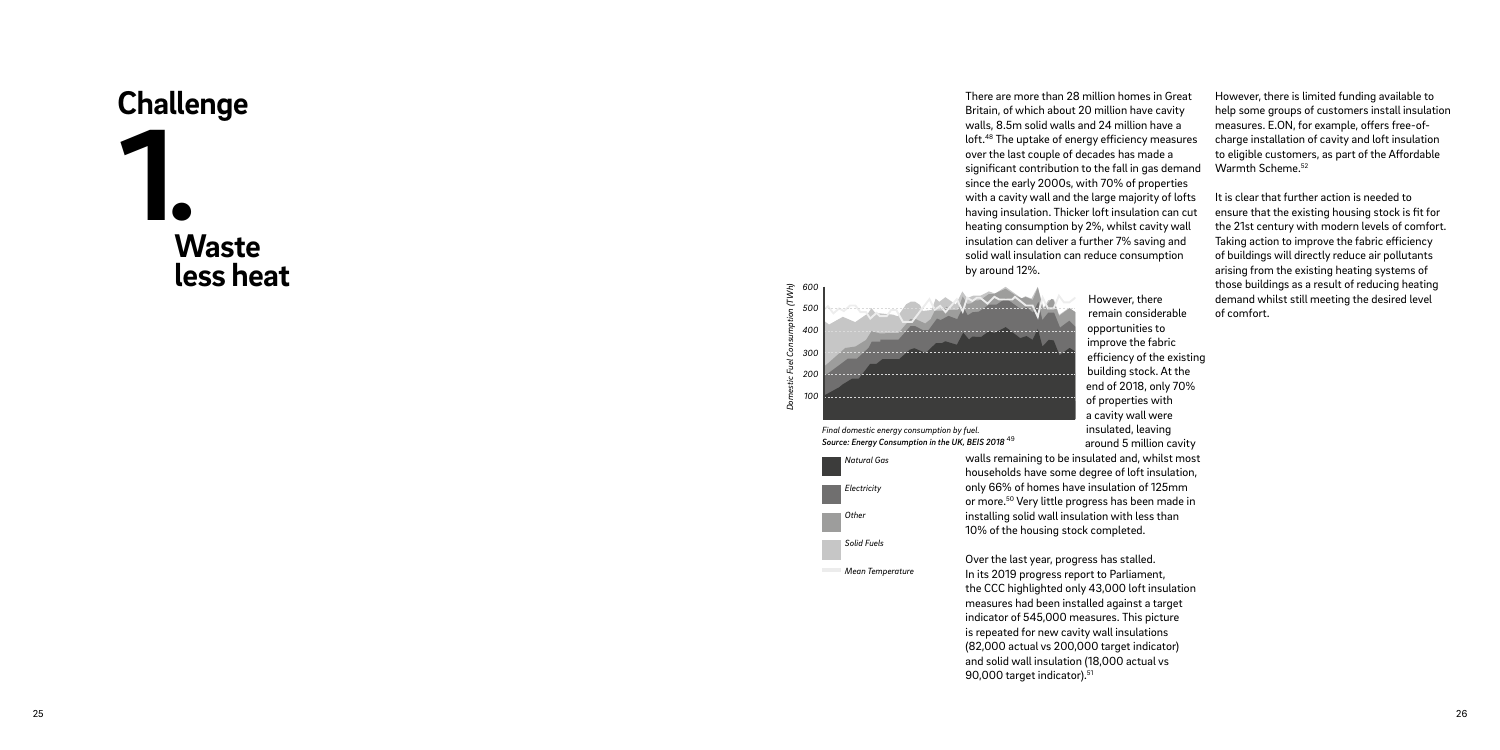## *Promote low-emission sources of heating 2 .*

## *Challenge Heating our homes is the main cause of pollution associated with housing*

*Switching to more efficient and alternative sources of heating can make a big impact on air quality but the issue here is one of scale. By far the majority of homes in Britain have a gas boiler and either improving the efficiency of individual units or replacing them with something altogether more efficient will take significant effort and time.* 

*Improving the energy efficiency of individual homes and heating systems can play a part in tackling issues around large scale emissions, local air quality and also fuel poverty. More efficient modern heating emits less and costs less to run.* 

*The UK needs to do more to speed the growth of district heating networks at scale, both in new build developments, and where appropriate, retrofitted into existing communities. The 'no regrets' approach of district heating means a network is installed once, with just the single generation source evolving over time to make best use of newer, more efficient lower emitting technologies.*

### *Inefficient boilers*

*At an individual level, gas boilers will have little impact on air quality across a whole community – even though the worst G-rated boilers*   $\blacksquare$ *may be as inefficient as 30%. Nevertheless, this changes at a community level. The*   $\bullet$ *London Environment Strategy recognises that, whilst road traffic in Greater London contributed slightly more than half of London's NOx emissions in 2013, by 2020 nearly 50% of central London's NOx emissions will be from domestic and commercial gas.53 Therefore, targeted measures to reduce the contributions from these sources will be important in continuing to improve air quality in London. The challenge in the short term is to accelerate the move from lower rated boilers to at least an A+ model. This isn't easy: the upfront cost of a replacement boiler can deter people – especially those in low-income households or rental landlords – who would otherwise stand to benefit in the long run.* 

*Legislation is a proven way to improve standards in boilers. The Boiler Plus54 legislation mandated all gas boilers manufactured and installed in the UK to have an efficiency rating higher than 92%.55 Alongside this, the Energy-related Products (ErP) Directive required new boilers to comply with tighter NOx emission limits.*

*E.ON is offering discounted energy efficient A+ replacement boilers for anyone eligible under the Affordable Warmth Scheme. An estimated six million people could potentially benefit.56*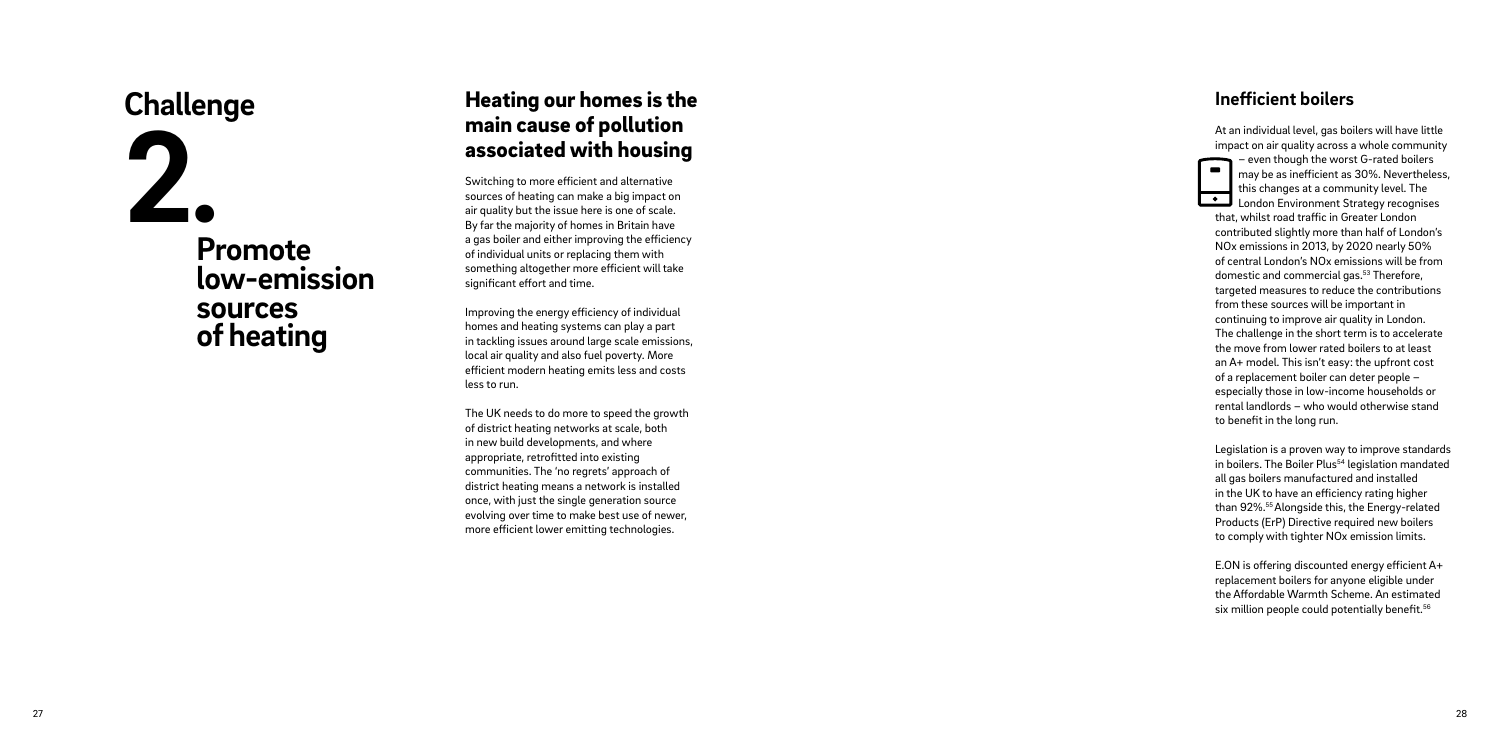*They provide a viable alternative to traditional heating systems, especially for homes relying on oil, coal and LPG heating, and operate most effectively in well insulated buildings. Heat pumps can also play a key role in the design of new housing estates as well as operating in a hybrid mode with gas as a transition to a lower carbon energy system. The 2019 Spring Statement set out the Government's intention to introduce a 2025 Future Homes Standard which would prevent new homes being connected to the gas grid. Heat pumps will play a key role in helping housing developers comply with this standard.61 Increasingly heat pumps are being incorporated into the designs of district heating networks.*

#### *District heating*

*A way to avoid the inefficiencies of in-house boiler heating is to switch to district heating.* 

*In this model, heat is produced in localised hubs or energy centres and sent via superinsulated pipes to single apartment blocks, a network of local buildings, or even an entire community. Production at scale is more efficient and, in some circumstances, heat can be captured from industrial and commercial processes, avoiding waste and the need for firstuse generation.* 

*Once the networks are built, the generation source within the energy centre can change as new technologies develop – and change more easily than retrofitting significant numbers of individual technologies in residential properties. For example, there are existing schemes which have moved from coal or oil to gas, biomass, biogas or even large-scale electrical heat pumps, further reducing emissions.*

*One of the ways London is looking to reduce its emissions is through new low or even zero-carbon developments like Elephant Park, just south of the River Thames in Elephant and Castle.* 

*Its innovative combined heat and power energy centre – installed and operated by E.ON – is designed to run partially on biogas and aims to use 100% renewable gas by 2023. Solar panels on the roofs will eventually generate 3% of Elephant Park's total electricity.* 

*With 3,000 sustainably designed homes as well as shops and space for offices, it will also feature plenty of outdoor spaces and the city's largest new park in 70 years, increasing the area's beauty and offsetting carbon emissions.*

## *Heat pumps*

*Electrification of heating provides additional air quality benefits for householders. Heat pumps* 



*act like a fridge in reverse, these thermal heat exchanges draw energy from the surrounding environment – air, ground or even water – and often provide around three times more heat for each unit of energy used to power it.57 They are growing in popularity: in Europe sales rose 13% in 2018, with 27,000 sold in the UK.58 Furthermore, they are being increasingly incorporated into the designs of new district heating networks.* 

*The Committee on Climate Change has recognised in its recent net zero report to the Government that there is an important role for heat pumps and hybrid heat pumps.59 Innovation and large-scale deployment has the potential to reduce their cost, making them a realistic alternative for households and businesses.* 

*Heat pumps can be particularly apt for larger, older buildings. In fact, Historic England advises: "Heat pumps are generally well-suited to historic buildings as they work efficiently when run on a constant low temperature, a method suited to buildings with thick masonry walls that are able to retain heat and release it slowly. This is referred to as having thermal mass."60*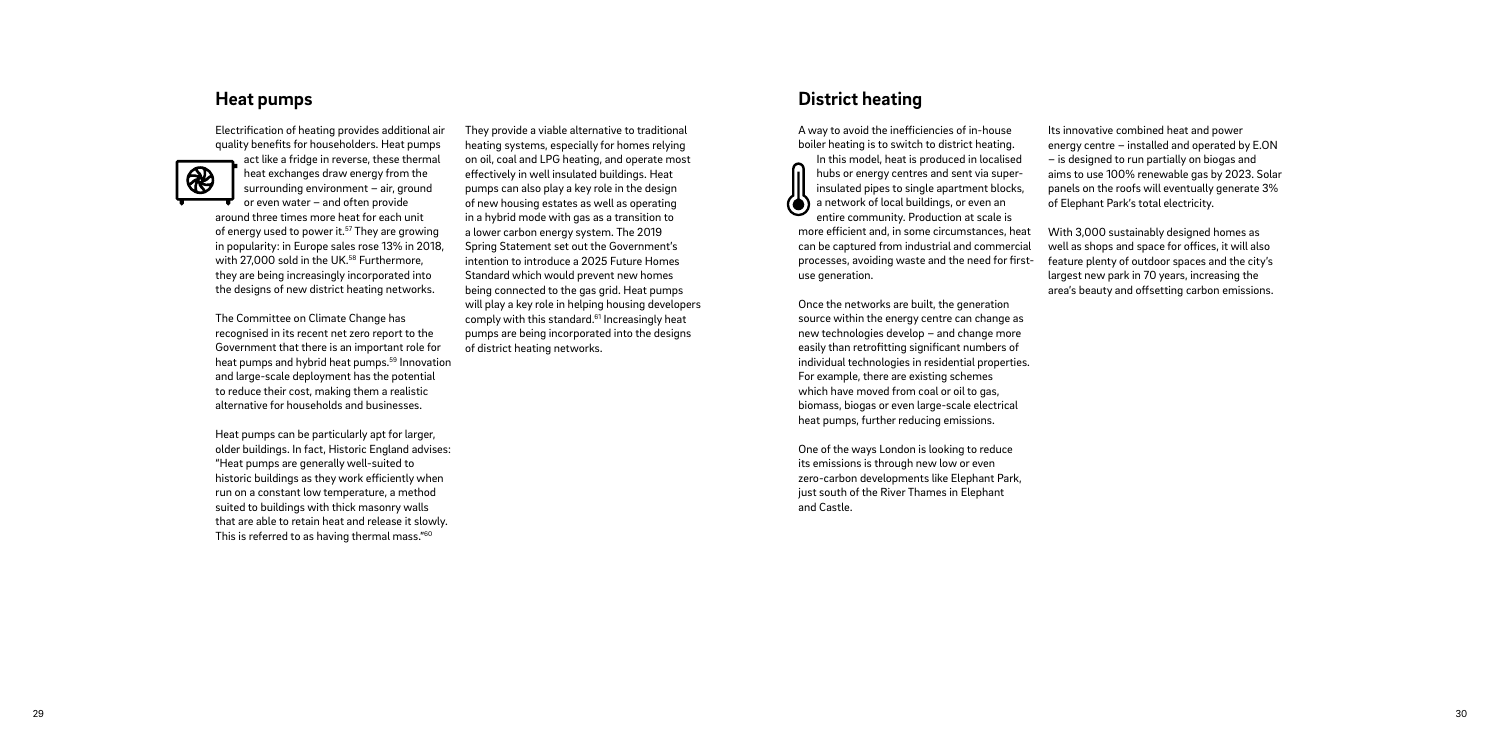### *Wood stoves cause dirty air*

*In the opening chapter of Bleak House, Charles Dickens wrote of London in the age of coal and wood fires: "Smoke lowering down from chimney pots, making a soft black drizzle, with flakes of soot in it as big as full-grown snowflakes gone into mourning, one might imagine, for the death of the sun... fog everywhere."* 

*Domestic wood or coal burning stoves and open fires remain popular, present in one in ten UK households. It is estimated that these home fires cause 40% of the damaging particulate matter in the UK,63 three times more than road transport.* 

*Open fires are often an aesthetic choice as much as a heating one. Fires and wood stoves make a house feel like a home. However, education around the air pollution caused by such stoves could encourage homeowners to reduce the frequency of their fires, to lower the impact.* 

*Education around fuel types is also needed; wet wood and coal pollute far more than seasoned, dry wood.64 The Woodsure approved scheme guarantees logs have a moisture content lower than 20% – consumers may benefit from learning more about this scheme. The EU Ecodesign standards65 for stoves, which come into force in 2022, raise standards, but there is an opportunity to impose even higher efficiency standards on stoves.*

### *Heating empty houses*

**Challenge** *As we move to an energy system which is more*<br>*As we move to an energy system which is more***<br><b>***As we move to an energy system which is more*<br>*As we move to an energy system which is more electricity driven than in the past, it is important to ensure the way we produce electricity does not harm the environment from either a greenhouse gas or air quality perspective. The use of fossil fuels for generating electricity produces NOx emissions, which when combined with refineries makes up around 22% of the total NOx emissions.66*

*The Energy Saving Trust is vocal about ending the habit of keeping heating on when no one* 



*is home.62 The problem tends to be basic human nature and a love of routine: households set heating schedules via a timer or to hit a fixed temperature, so the heat comes on whether it is needed* 

*or not. Individual radiator valves offer the chance to turn off the heating in unused rooms, but, again, these require active attention from householders.* 

*Smartphone energy control apps bring intelligent micro-management to heating, for example connecting the homeowner's smartphone to a Wi-Fi-enabled thermostat to allow remote control of heat settings. Apps can use geolocation to identify if anyone is home – with the heating turning on automatically when the first person heads back home. Furthermore, smart radiator thermostatic valves make it possible to control the heat in each room of the house remotely.*

## *Switch to zeroemissions electricity*

*3 .*

*Increasing the deployment of renewable generation capacity, both at an industrial scale and also on rooftops all across the UK, will help to reduce the residual demand for fossil fuel based generation, directly contributing to further reductions in NOx emissionsover the longer term and across the wider geographical area.* 

*Phasing out coal fired power stations by 2025 and continuing the path of decarbonisation of the electricity system to 2030 will help to play an important role in reducing the emissions of air pollutants. It is important for public policy to encourage the deployment of the most costeffective renewable technologies such as solar, so that the significant uptake of solar we have seen from households since 2010 can continue into the next decade, allowing more customers to have an important stake in our future energy system.67 Technology development is also allowing for more of the electricity produced by solar to be utilised within the home, as battery costs have fallen considerably over time.68 Optimisation of solar panels will unlock further opportunities to reduce some of the key air pollutants.*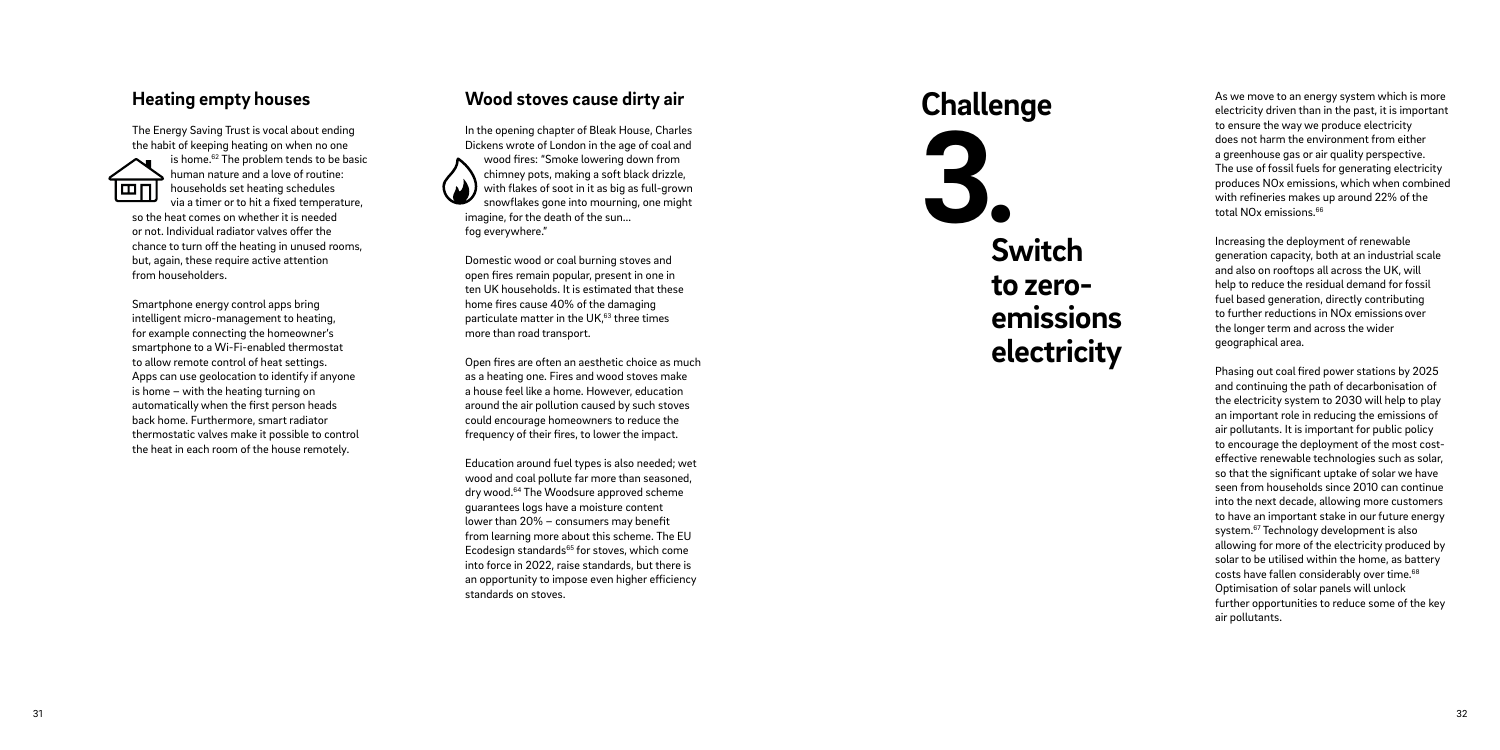*The solution: with solar PV, houses are able to generate up to 30% more power than they typically use.69 Domestic batteries from 2.4 kWh upwards can store power for use within the property at times more convenient to owners, increasing the potential and financial attractiveness of solar. In the absence of a Feed-in Tariff support system, some energy companies are offering householders the chance to sell excess energy to the utility provider for a profit. Meanwhile, Government proposals for a Smart Export Guarantee will re-introduce a financial support system for customers installing solar panels so that they receive a price for exporting any surplus electricity back to the grid. Additionally to that, new build housing developers should be encouraged to fit solar PV to ensure all new developments are future proofed, as is the case with the regulations in Scotland.70*

### *The solutions are here. Let's implement them.*

*Homes in Britain are improving, but more can be done to help them become more efficient, while contributing to cleaner air. Domestic energy consumption71 has fallen 17% from 2002 to 2017. The National Infrastructure Commission says 21,000 energy efficient measures should be installed a week.72 Progress under current Government energy efficiency targets is only 9,000.73*

## $\epsilon$

*Source: Committee on Climate Change, Reducing UK Emissions Parliamentary report 2018<sup>76</sup> Source: Committee on Climate Change, Reducing UK Emissions Parliamentary report 2018 <sup>75</sup>*

## *43% reduction in UK greenhouse gas emissions since 1990*

*Energy efficiency is vital to cutting the costs of energy for homes and businesses and is a cost-effective method of reducing our carbon emissions. In spite of this, and the inclusion of energy efficiency targets in the Clean Growth Strategy, the current rate of improvements to buildings is far too slow.*

*Rachel Reeves MP, BEIS Committee Chair <sup>74</sup>*

## *Better boilers, insulation, and efficient design can cut energy demand by 14% by 2030.*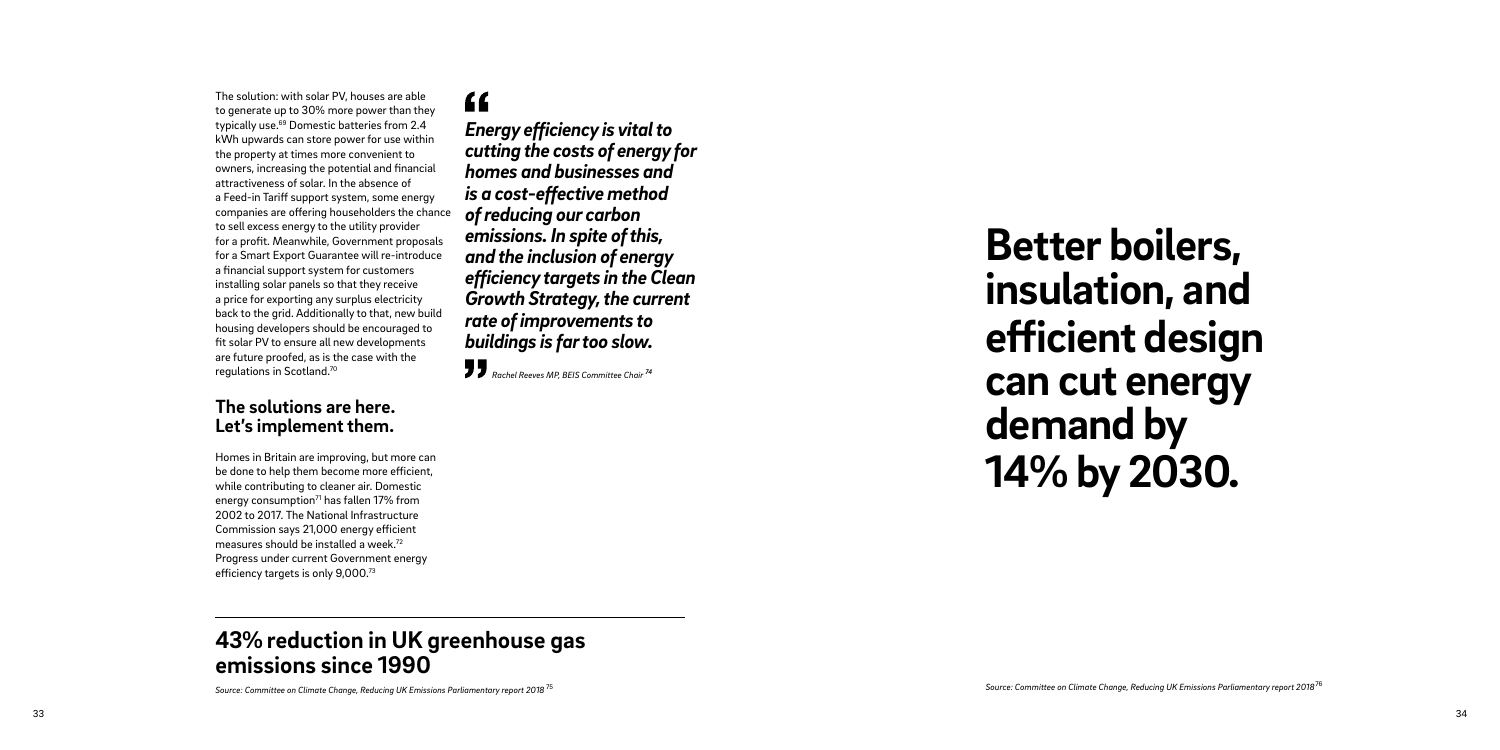## *Make energy efficiency a national infrastructure priority*

- *Increase the Energy Company Obligation (ECO) funding pot from £640m.*
- *We believe this can be funded by targeting Winter Fuel Payments at the most vulnerable members of society, meaning around £1bn is freed up to fund additional household energy efficiency programmes for the 'fuel poor'.*
- *Additionally, ring-fence part of the health and social care budget to proactively invest in making homes warmer, better insulated and with more efficient heating systems.*

## *Give people the opportunity to improve their homes*

- *To support the deployment of solid wall insulation and heat pumps, incentives should be made available to households to help reduce their upfront cost, such as via a fossil fuel heating scrappage scheme and stamp duty or council tax rebates.*
- *Energy investments supported through Green Mortgages, a 'Help to Improve' scheme to sit alongside 'Help to Buy', or a Governmentbacked investment ISA.*

### *Use standards*   $\sqrt{}$ *to reduce fossil fuel heating demand*

- *Tighten private rented sector standards to better insulate homes and remove heating systems which cause the greatest impact on local air quality.*
- *Existing standards on new fossil fuel heating systems should be tightened during the 2020s to support the transition to alternative fuels which can deliver additional air quality benefits.*

## *Innovation*

*• An innovation fund will also be required to reduce the cost of external wall insulation and heat pumps.* 

## *Suggested housing policies to help clear the air*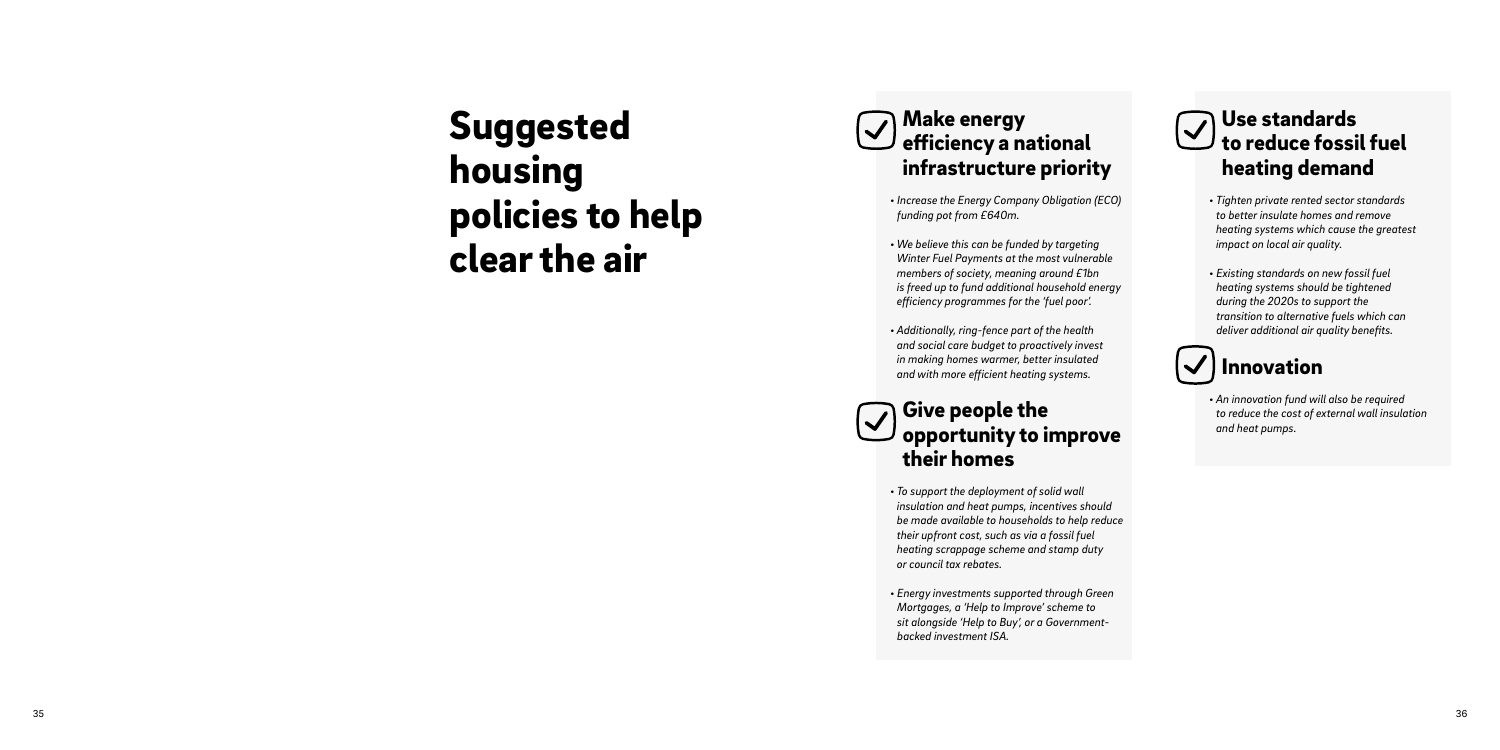

# *workplaces to help clear the air*

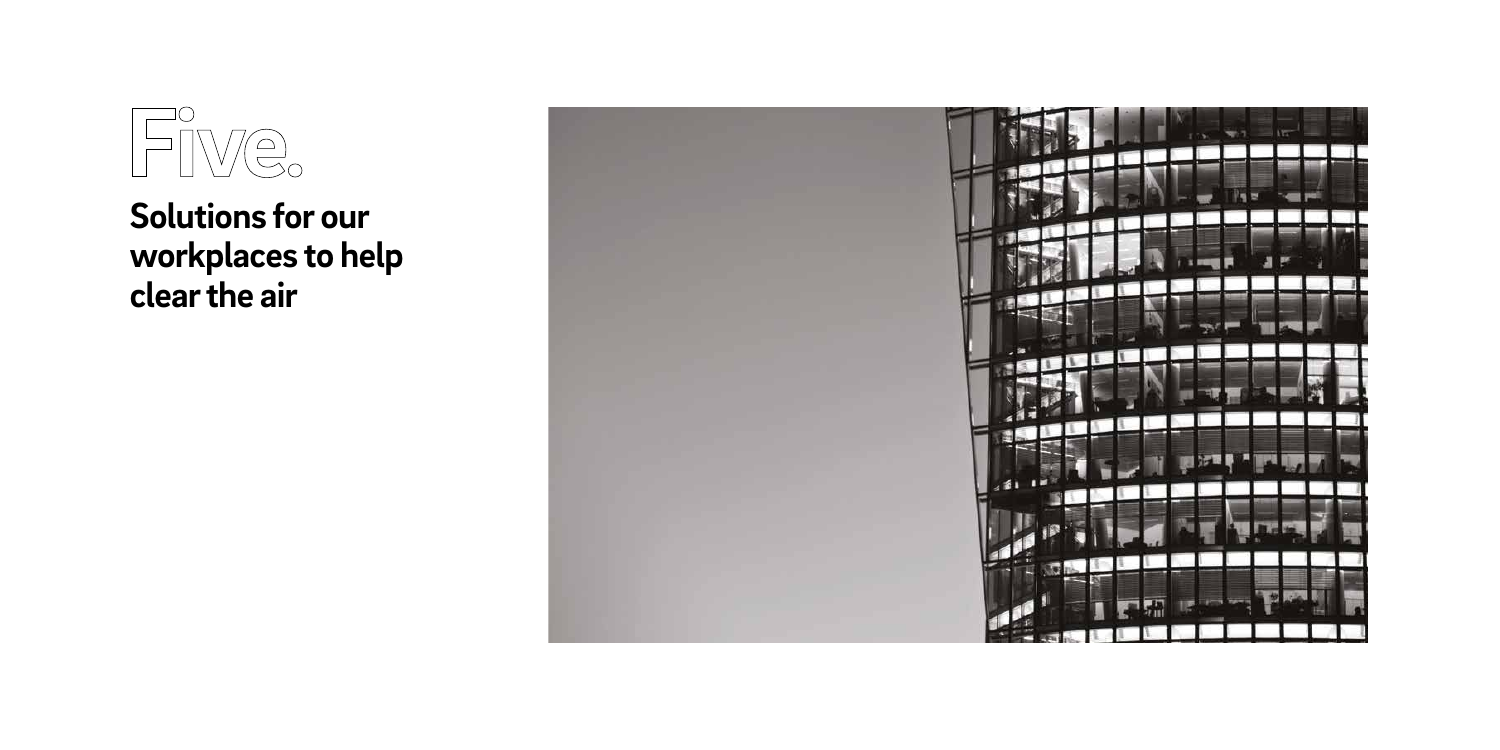## *Solutions for our work places to help clear the air*

*Every week around 32 million77 Britons go to work. The workplaces in which we operate have a key role to play in determining the quality of air that we breathe.* 

*To improve the air we breathe it is vital that businesses as well as consumers follow some simple guidance that can be easily referred to as being lean, being clean, and being green.*

## *Being lean*

*Businesses can contribute to lower emissions by using less energy. Clearly, there should be no action that compromises operational*   $\blacksquare$ *effectiveness or productivity within the*  Y *business, but the first step should be to ensure operational efficiency to eliminate waste and unnecessary emissions. This is particularly important for manufacturers, retailers, and other large-scale users of power.* 

*A Building Management System (BMS) offers a unified software interface for controlling an office block. A BMS makes it easy to control all mechanical equipment, including lighting, power systems, ventilation, air conditioning, and heating. An analytics package will track potential savings, and then help deliver and monitor those improvements over time. Some buildings use sensors to identify locations where staff are working, so under-used zones can be shut down. An effective BMS can manage up to 95% of a building's energy consumption without the need for major equipment installation.78 Marks & Spencer, with 600 sites nationwide, achieved a 34% energy reduction by implementing a lean philosophy based around a BMS, implemented in partnership with E.ON.* 

*LED lights are a great way to reduce the dependency on fossil fuel-based generation. They typically consume 85% less energy than traditional incandescent lights.79 However, the return on investment is a little more complex: LED bulbs are more expensive, but also last longer, typically between 10,000 to 15,000 hours. A longer operational life means lower maintenance costs – significant for enterprises with awkward fixtures, such as retail or warehouse space needing a cherry picker and team to replace bulbs.* 

## *Being clean*

*Being clean means switching to more environmentally friendly energy sources.* 



*Not all are futuristic. Some, such as heat pumps, are relatively mature technologies, simply under-deployed* 

*by businesses. A heat pump can reduce heating and cooling costs, leading to direct savings, while it can also contribute to lower emissions of air pollutants.*

*As with domestic properties, district heating offers a step change for businesses able to access an existing network. Heat is created centrally and then distributed as hot water via super-insulated pipes. The economies of scale from centralised production make district heating an efficient, lower carbon solution that contributes to better air quality.* 

*For large energy consumers in the 5 to 200 MWe energy range, such as manufacturers, paper mills, and chemicals plants, a combined heat and power (CHP) plant offers high efficiency and on-demand energy. CHPs burns fuel to generate power, and then recycles the heat waste for secondary purposes. Whilst not renewable in itself, a CHP plant can cut energy costs and could result in lower fossil fuel use, thereby contributing to an improvement in air quality.*

## *Being green*

*The ultimate solution for air quality is to decarbonise entirely. Delivering net zero* 



*by 2050 will require fossil fuels to be practically eliminated.* 

*Business can help, by switching to zero carbon technologies. Solar PV is practical for businesses with large areas such as roofs. The performance of solar PV is enhanced when it is integrated with a battery.*

*Electric vehicles are another important part of being green. For many companies, such as couriers, short journey and light-delivery missions are particularly suited. Businesses can help their employees switch to plug-in vehicles by taking advantage of the current tax breaks available. Benefit in kind, vehicle excise duty, capital allowances, and salary sacrifice regimes all incentivise electric vehicles. Calculations by a coalition of car manufacturers show that company car drivers can pay between £2,940 and £4,880 less tax over four years, depending on their tax bracket.80 There are grants for installing charging points at commercial premises. The Workplace Charging Scheme grant, a voucher-based scheme, is up to £500 for each charging socket, up to a limit of 20.81*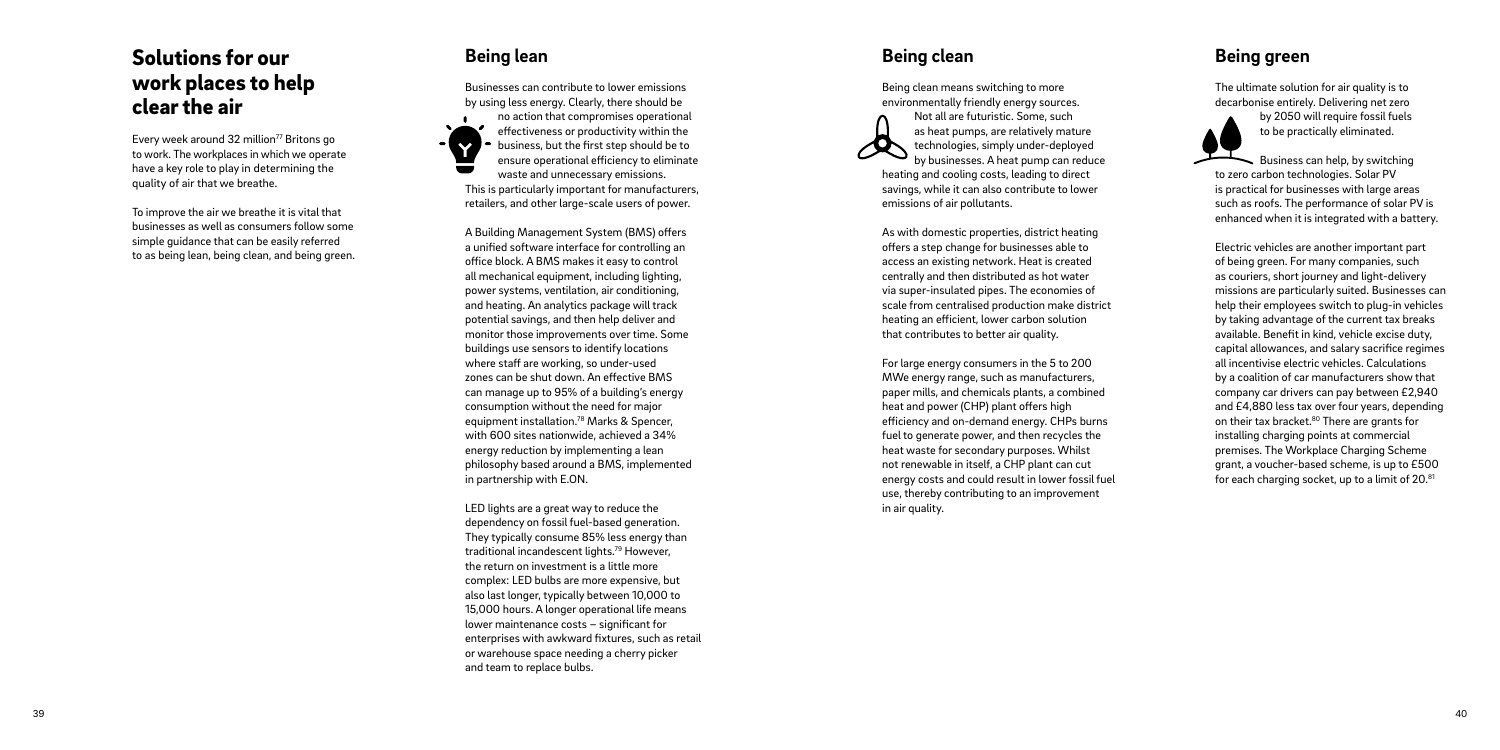*An energy audit for a company will provide a full run-down of energy operations, and the* 



*potential for efficiency upgrades. Experts, usually from an energy partner or consultancy, will review how the company functions, how* 

*it uses energy and monitors usage, and examine opportunities to install new technologies. An audit can unite disparate parts of the energy equation into a single, unified, whole. For example, advocating solar PV in tandem with a battery storage solution. Or studying the feasibility of installing electric vehicle chargers.* 

*An audit will also take into account the individual circumstances of each business. When done right, an energy audit can result in lower bills, improved efficiency, and help for companies to embrace better technologies. Empowered by these factors, businesses can also help in the fight for cleaner air.* 

## *Commission an energy audit*

### *Appoint an internal energy champion 1. 2.*

*Appointing an 'energy champion' to take control of improving energy usage, ideally a senior manager or board member, can promote better behaviours in staff such as cycling to work or taking public transport. They can initiate investigations into leaner working practices and energy efficient control systems, and work with an energy partner to explore new avenues, such as electric vehicle charging points for staff, solar PV, heatpumps, and the availability of heat networks.* 

# *steps to 2 get started*

*• Maintain current incentives on businesses to electrify their vehicle fleets.*

 $\checkmark$ 

*• Use business rates to incentivise businesses to invest in energy efficiency and other solutions which enable them to take action and reduce emissions from their buildings.*

## *Suggested policies for businesses to help clear the air*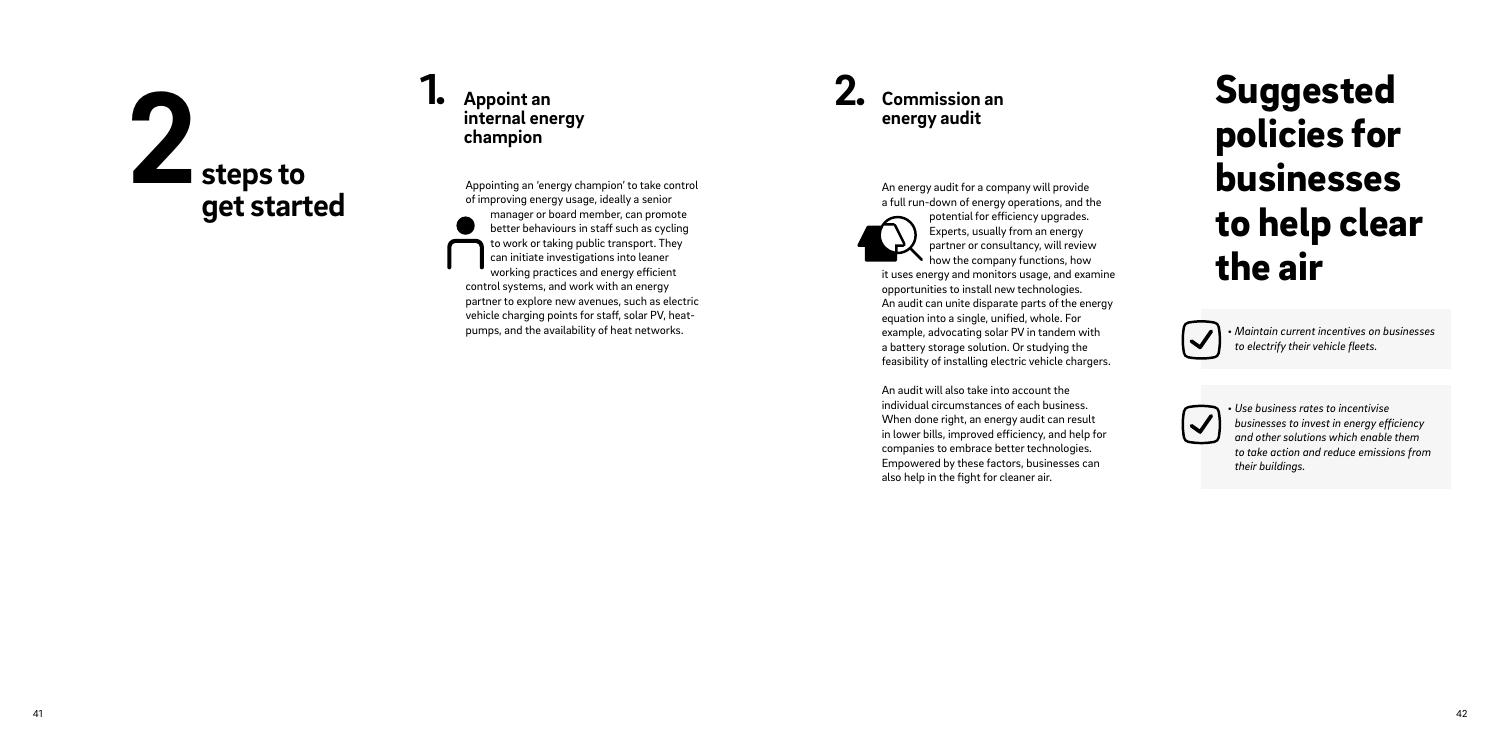

## *Delivering at scale across cities and communities*

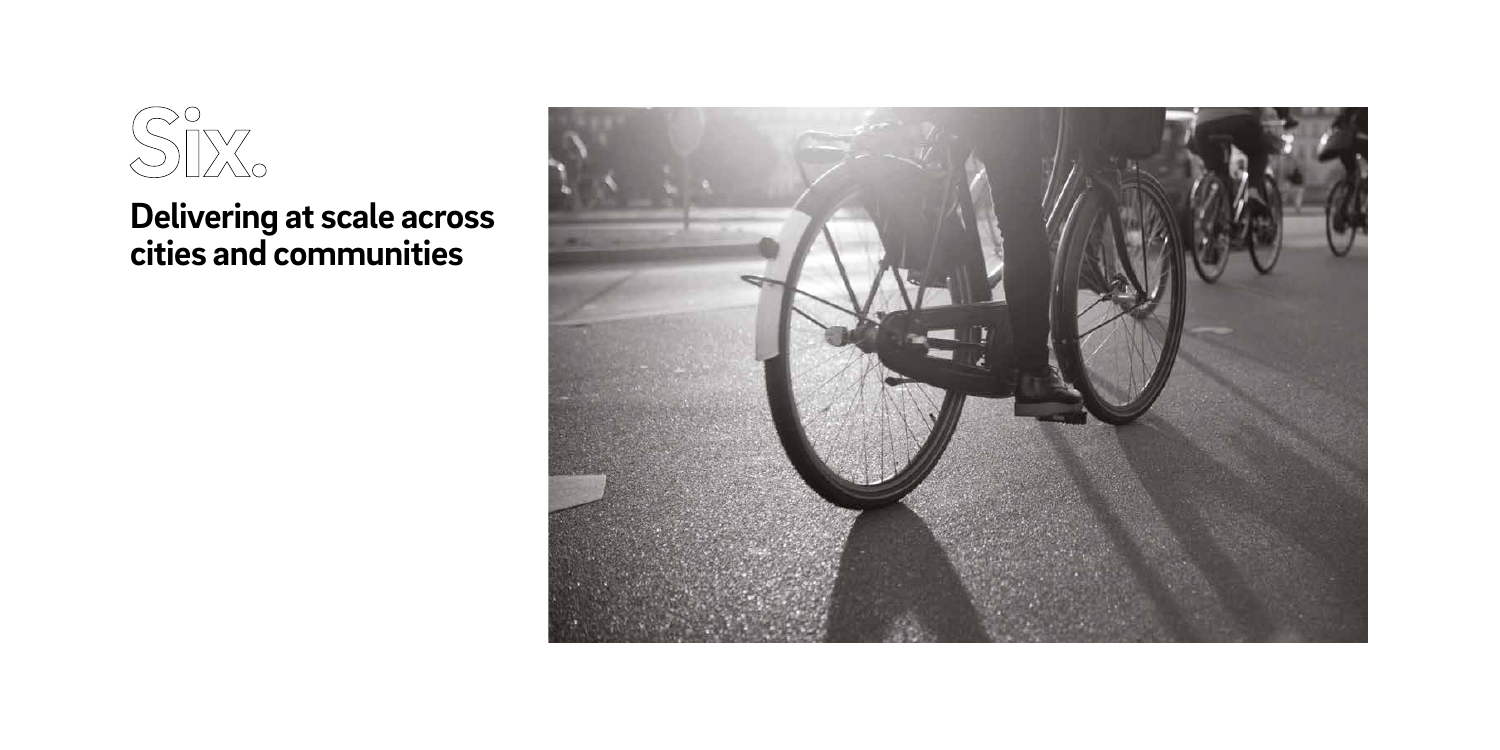## *Solutions for cities and communities to help clear the air*

*A collaborative approach to addressing air pollution is required.* 

*All levels of government need to play their part and make cleaning the air a joint priority, given its serious, negative effects on public health and education, transport infrastructure, housing and business. Only a fully integrated approach which brings together planning, environment, transport and health policies along with citizens, communities and commercial priorities will be able to address the issue effectively.* 

*To tackle this issue efficiently, it must be done at scale.* 

*District heating schemes, for example, need planning consent, the co-operation of developers and energy partners, so-called 'anchor' customers from business or government and a policy framework designed to encourage the necessary commitment and investment from all.* 

*Local authorities can influence planning requirements for new buildings to ensure that new buildings do not exacerbate, and potentially help to improve local air quality – for example, by mandating green infrastructure and encouraging more sustainable and active travel, car-free transport specifications or parking restrictions along with distribution hubs for delivery companies.*

*Measures to address air pollution can have many positive effects on other serious challenges. Studies82 show the positive effects of improved living conditions not only on chronic health problems, such as asthma, but also in educational attainment among children.*

### *Cycle lanes in Copenhagen, Denmark*

*Copenhagen aims to become the world's best cycling city,83 and policies have been introduced* 

 $\vec{\phi}$ 

*to reduce the need for private car usage and promote the use of bikes.* 

*Commercial buildings are required to have 0.5 bicycle spaces per employee,84 and residential developments 2.5 bike parking spaces per 100 square metres. The city currently has over 469 kilometres of cycle paths while new 'cycle superhighways' are being built to reach the suburbs. Focus is also placed is on broader lanes, improved design of intersections and behavioural campaigns to help make Copenhagen a safer cycling city.*

*Through these kinds of initiatives, Copenhagen wishes to achieve a rise in the proportion of inhabitants feeling safe while biking from 67% in 2010 to 80% in 2015 and further to 90% in 2025.85*

*Concurrently, Copenhagen has also discouraged private car use through a tax increase of up to 150% on new car sales (albeit with reduced amounts for smaller, less polluting vehicles).86*

*As a result, cycling is on the up: 62% of commutes by Copenhagen residents are done by bike, as are 41% of trips into the city by workers and who live outside.87*

## *Inspiration for cities and communities tackling air quality can be found across the world*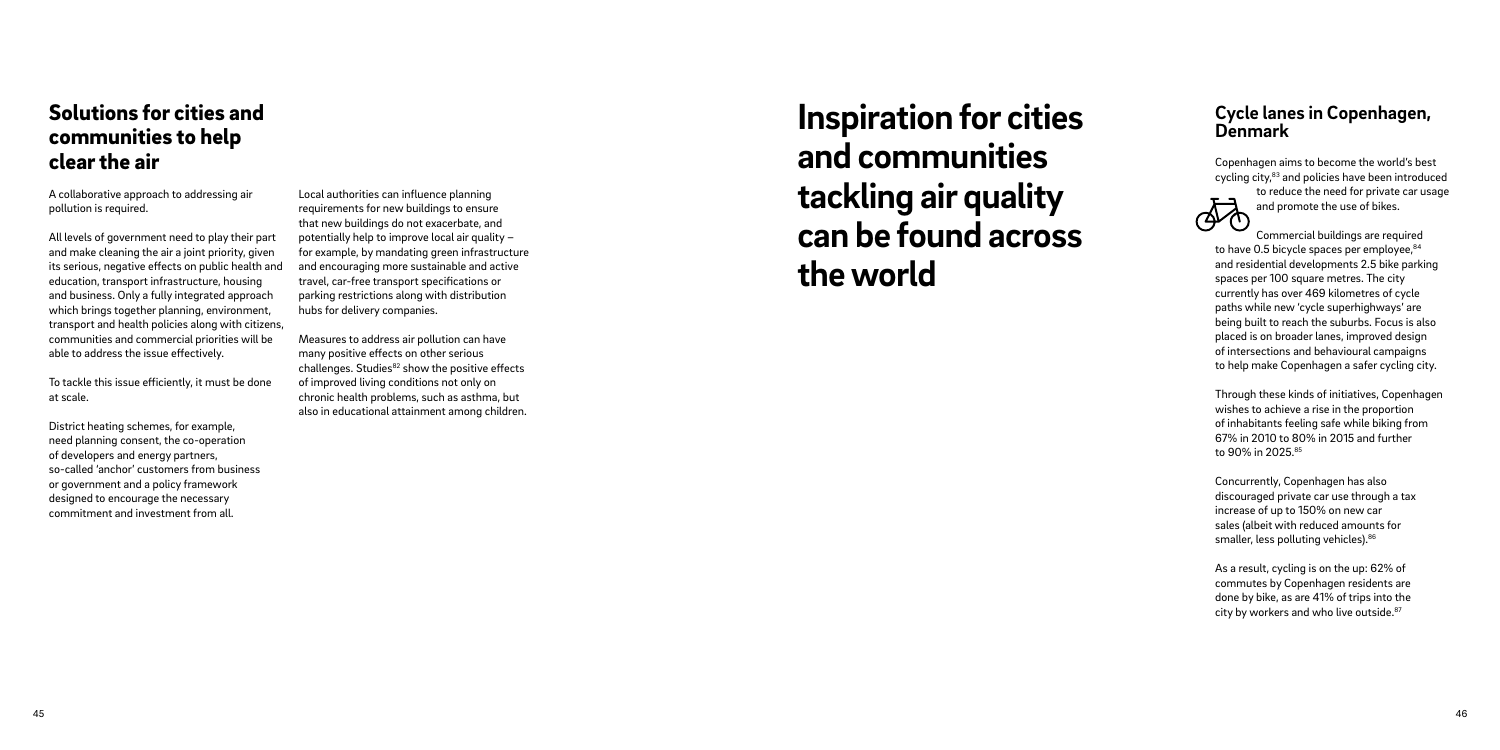*Hållbarheten (which translates into English as 'the sustainability') is one of the world's most ambitious pilot projects for future energy*  /22R *homes. The project was conducted during 2012-2016 and showcased how*  lo n

### *Hållbarheten in Malmö, Sweden*

*sustainable development can be at the heart of urban development, offering a future where clean air is available to all.* 

*E.ON invested in an eight-family apartment building to test a variety of energy solutions. The heat for the building came from three sources: a high-efficiency electricity-driven heat pump, an innovative gas-driven heat pump and district heating. These solutions were all integrated with local generation through solar collectors that also provide the heat for the pool and ground heating. A wind turbine and individual solar panels provided each apartment with its own locally produced renewable electricity.*

*Transport was also factored into the design. Electric vehicles and e-bikes were made accessible. Smart home devices made it possible for homeowners to control appliances remotely and schedule activity, to reduce energy usage. Each apartment was equipped with over 100 metering points that provided detailed feedback on individual consumption of heating, electricity and tap water – along with the means to actively improve energy efficiency.* 

*The project validated the model of sustainable urban development and led to the commercialisation of products and services that are on the market today.* 

#### *The European Space Agency tackling emissions*

*E.ON is working with the European Space Agency (ESA) and Earth observation specialist* 



*Astrosat, capturing satellite imaging data to accurately identify areas across the UK where energy efficiency measures are most needed.*

The tower is over 100m high, but it's at the base *where the air-cleaning process begins. Polluted air is sucked into a network of greenhouses, and is then heated via solar energy. The hot air rises through the tower and passes through multiple layers of cleaning filters before emerging from the top.* 

*The project uses near real-time and archived data gathered from orbiting satellites – including optical sources, thermal-infrared for heat mapping and air quality and pollution tracking –combined with Astrosat's ThermCERT software to help tackle issues such as housing condition and insulation, air quality, and even traffic management.*

*When cross-matched with existing housing or data on vulnerable customers, the unique platform provides local authorities and even entire cities with a street-level view of where improvements are most needed. This means they can better target their approaches to upgrading housing stock, optimising energy efficiency installations, improving air quality or easing congestion across communities.*

*Fraser Hamilton, Chief Operating Officer at Astrosat, said: "We've applied our technical knowledge to E.ON's wealth of experience with local authorities and ESA's space acumen to create something truly unique that will add real value to the UK energy market - a spaceage solution to Earth's energy challenges by leveraging the power of space technology to deliver real-world benefits."*

### *The world's largest air purifier in Xian, China*

*Like much of China, Xian can experience heavily-polluted air – particularly in the winter,with much of the city's heating relying on coal. Developed to find an effective, low-cost method to artificially remove pollutants from the atmosphere, the Xian Tower was built, with construction completed in 2018.88*

*Although the project is in early stages, improvements in air quality have been observed over an area of 10 square kilometres (3.86 square miles)in the city and the tower has produced more than 10 million cubic meters89 (353 million cubic feet) of clean air a day since it opened.*

*Preliminary results show an average reduction in PM2.5 levels of 15% during periods of heavy pollution. And anecdotally, a number of locals say they have noticed a difference in the air quality,90 even during the winter when the city is especially prone to pollution.*

### *The neighbourhood solution: ectogrid*

*When neighbouring businesses work together to balance their energy consumption, r* remarkable things can happen. E.ON's *ectogrid connects energy users in the*  21 *same neighbourhood, sharing their heating and cooling. For example, a bakery that would otherwise waste the heat from ovens can input that energy into the ectogrid for use elsewhere where the heat is needed. Buildings can make energy 'deposits' or 'withdrawals' from the grid, balancing the energy demands across buildings and eliminating the need for separate businesses to generate their own, sometimes competing, heating or cooling needs. The unusual factor is the temperature –* the ectogrid operates at between 6°C-30°C, compared to 75<sup>°</sup>C-80<sup>°</sup>C in standard *heat networks – meaning there are low, to practically no, distribution losses.* 

*Distributing thermal energy flows between neighbours means energy is only added to the system when needed, effectively using and reusing all available thermal energy and making it possible to decrease both pollution and the energy consumption in a city.*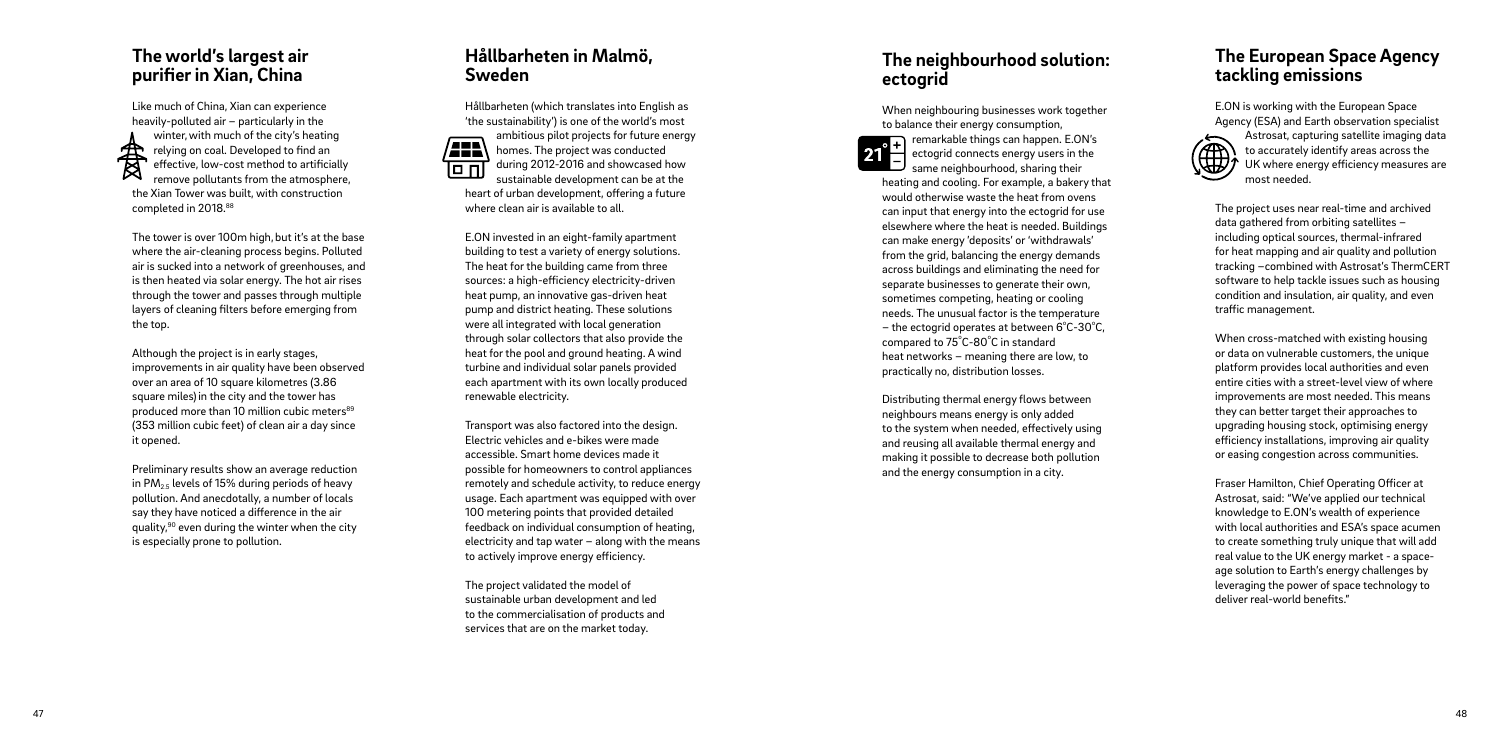## *Widespread monitoring of air quality*

- *Open data should be used to analyse local air quality.*
- *Data can also be used to support public awareness campaigns to increase awareness of air quality concerns, so people can take steps to avoid hotspot areas.*
- *There should be a particular focus for air quality monitoring around areas such as around schools.*
- *Central Government funding for tackling air quality should be supplemented at a local level from revenues raised from Clean Air Zone charges.*

## *Invest in alternatives*

- *Encourage more cycle and pedestrianisation routes to support a reduction in traffic congestion.*
- *Promote low-carbon heat networks such as ectogrids which use fuel sources that have a limited impact on local air quality. This should include consideration of both financial incentives and the role of regulations and standards within housing standards to drive deployment.*

*Suggested policies to help communities* 

## $\epsilon$

*clean the air Our work with the European Space Agency and Astrostat is a truly innovative and exciting project is about harnessing the power of space, alongside our experience working with local authorities and delivering real change in terms of fuel poverty and carbon emissions, to help reduce heat loss and unnecessary energy expenditure in regional areas across the UK.*

*Michael Lewis, Chief Executive of E.ON UK*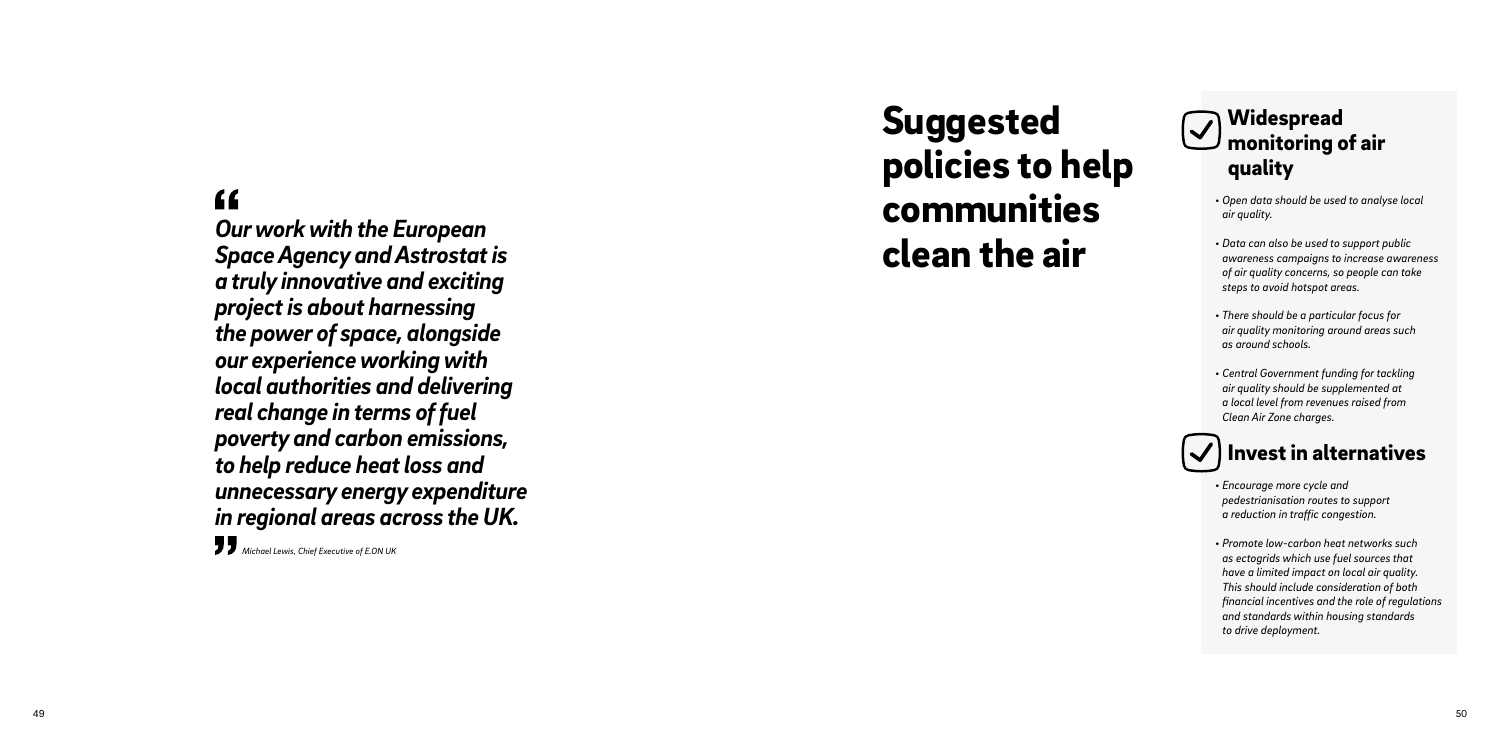

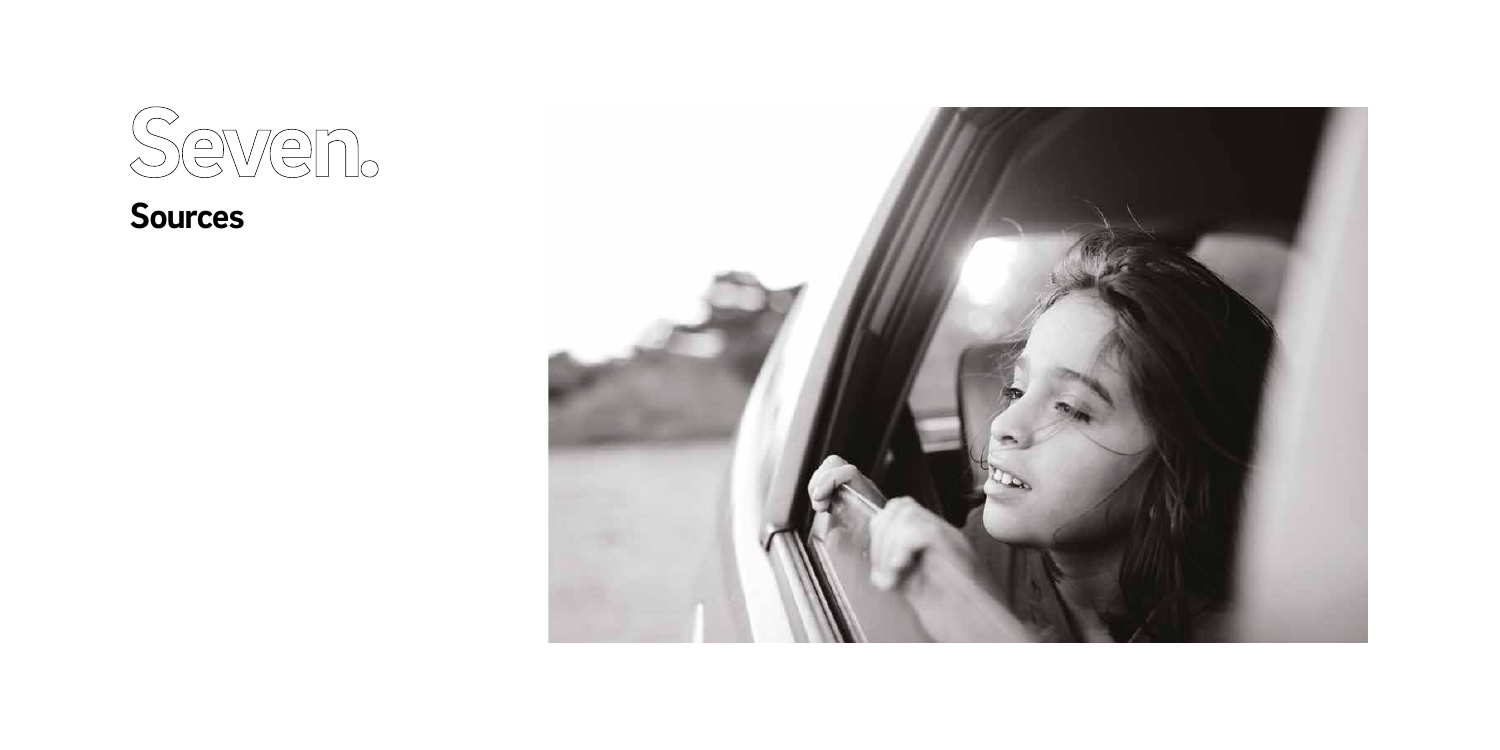- **Sources** 1. https://www.who.int/emergencies/ten-threats-to-<br>
alobal-health-in-2019 *global-health-in-2019*
	- *2. https://www.gov.uk/government/news/publichealth-england-publishes-air-pollution-evidencereview*
	- *3. https://www.blf.org.uk/sites/default/files/ Joint%20parliamentary%20briefing%20on%20 the%20Environment%20Bill%20and%20air%20 pollution%20standards%20-%20June%202019. pdf*
	- *4. https://www.imperial.ac.uk/news/163408/ ethnic-minorities-deprived-communities-hardestpollution/*
	- *5. https://www.who.int/airpollution/ambient/about/ en/*
	- *6. https://www.london.gov.uk/sites/default/files/ Driving%20Away%20from%20Diesel%20 final%20report.pdf*
	- *7. https://www.eonenergy.com/renewable.html*
	- *8. https://www.stateofglobalair.org/*
	- *9. https://www.stateofglobalair.org/sites/default/ files/soga\_2019\_report.pdf*
	- *10. https://www.theguardian.com/ environment/2019/apr/03/toxic-air-will-shortenchildrens-lives-by-20-months-study-reveals*
	- *11. https://www.gov.uk/government/publications/ health-matters-air-pollution/health-matters-airpollution*
	- *12. https://www.who.int/airpollution/ambient/en/*
	- *13. https://www.gov.uk/government/publications/ health-matters-air-pollution/health-matters-airpollution*
	- *14. https://www.eea.europa.eu/themes/air/airpollution-sources*
	- *15. https://www.gov.uk/government/publications/ health-matters-air-pollution/health-matters-airpollution*
- *53 54 16. https://www.gov.uk/government/publications/ health-matters-air-pollution/health-matters-airpollution*

*17. https://www.who.int/airpollution/ambient/ pollutants/en/*

- *18. https://consult.defra.gov.uk/airquality/air-qualityplan-for-tackling-nitrogen-dioxide/supporting\_ documents/Draft%20Revised%20AQ%20Plan. pdf*
- *19. https://consult.defra.gov.uk/airquality/air-qualityplan-for-tackling-nitrogen-dioxide/supporting\_ documents/Draft%20Revised%20AQ%20Plan. pdf*
- *20. https://www.gov.uk/government/publications/ rural-population-and-migration/ruralpopulation-201415*
- *21. https://www.trustforlondon.org.uk/data/topics/ population-geography/*
- *22. https://assets.publishing.service.gov.uk/ government/uploads/system/uploads/ attachment\_data/file/778483/Emissions\_of\_air\_ pollutants\_1990\_2017.pdf*
- *23. https://www.theguardian.com/ environment/2018/nov/06/uk-renewableenergy-capacity-surpasses-fossil-fuels-for-firsttime*
- *24. https://www.ukgbc.org/wp-content/ uploads/2017/12/UK-GBC-Leading-the-way-FINAL-WEB.pdf*
- *25. https://naei.beis.gov.uk/overview/ pollutants?pollutant\_id=6*
- *26. https://www.eea.europa.eu/data-and-maps/ indicators/transport-emissions-of-airpollutants-8/transport-emissions-of-airpollutants-6*
- *27. https://assets.publishing.service.gov.uk/ government/uploads/system/uploads/ attachment\_data/file/734799/COMEAP\_NO2\_ Report.pdf*
- *28. https://www.eea.europa.eu/data-and-maps/ indicators/transport-emissions-of-airpollutants-8/transport-emissions-of-airpollutants-6*
- *29. https://ec.europa.eu/transport/sites/transport/ files/cycling-guidance/smart\_choices\_for\_the\_ city\_cycling\_in\_the\_city\_0.pdf*
- *30. https://www.imeche.org/docs/defaultsource/1-oscar/reports-policy-statementsand-documents/imeche-air-quality-report. pdf?sfvrsn=*
- *31. https://www.railway-technology.com/news/ukrailway-electrification-costs-could-be-slashedby-half/*
- *32. https://www.railengineer.co.uk/2018/12/11/ the-past-present-and-future-a-look-atelectrification-of-the-uks-railways/*
- *33. https://www.riagb.org.uk/RIA/Newsroom/ Stories/Electrification\_Cost\_Challenge\_Report. aspx*
- *34. https://www.imeche.org/policy-and-press/ reports/detail/the-future-for-hydrogen-trainsin-the-uk*
- *35. https://publications.parliament.uk/pa/cm201719/ cmselect/cmbeis/383/383.pdf*
- *36. https://www.smmt.co.uk/2019/07/bump-inthe-road-to-zero-as-low-emission-car-demandreverses-in-june/*
- *37. https://uk.reuters.com/article/us-autos-electricnorway/electric-cars-grab-almost-half-of-salesin-oil-producing-norway-idUKKCN1TW2WO*
- *38. https://www.transport-network.co.uk/Cityleaders-want-2030-petrol-and-diesel-ban/15113*
- *39. https://theenergyst.com/millions-electricvehicles-sooner-predicted-no-sweat-saysnational-grid/*
- *40. https://www.eon.com/en/about-us/media/pressrelease/2018/emobility-eon-and-nissan-enterinto-strategic-partnership.html*
- *41. https://www.raconteur.net/sponsored/an-endto-the-rush-hour-crush-how-data-is-liberatingroad-and-rail*
- *42. https://assets.publishing.service.gov.uk/ government/uploads/system/uploads/ attachment\_data/file/820843/Energy\_ Consumption\_in\_the\_UK\_\_ECUK\_\_MASTER\_ COPY.pdf*
- *43. https://consult.defra.gov.uk/airquality/domesticsolid-fuel-regulations/*
- *44. http://fes.nationalgrid.com/media/1409/fes-2019.pdf*
- *45. https://eur-lex.europa.eu/LexUriServ/LexUriServ. do?uri=OJ:L:2013:239:0136:0161:EN:PDF*
- *46. https://www.nationalgrid.com/group/news/ britains-clean-energy-system-achieves-historicmilestone-2019*
- *47. https://www.theccc.org.uk/wp-content/ uploads/2019/07/CCC-2019-Progress-inreducing-UK-emissions.pdf*
- *48. https://assets.publishing.service.gov.uk/ government/uploads/system/uploads/ attachment\_data/file/694022/Detailed\_ Release\_-\_HEE\_stats\_27\_Mar\_2018\_FINAL.pdf*
- *49. https://assets.publishing.service.gov.uk/ government/uploads/system/uploads/ attachment\_data/file/820843/Energy\_ Consumption\_in\_the\_UK\_\_ECUK\_\_MASTER\_ COPY.pdf*
- *50. https://assets.publishing.service.gov.uk/ government/uploads/system/uploads/ attachment\_data/file/795929/Detailed\_ Release\_-\_HEE\_stats\_18\_Apr\_2019.pdf*
- *51. https://www.theccc.org.uk/wp-content/ uploads/2019/07/CCC-2019-Progress-inreducing-UK-emissions.pdf*
- *52. https://www.eonenergy.com/cavity-wallinsulation.html*
- *53. https://www.london.gov.uk/sites/default/files/ les\_appendix\_2\_-\_evidence\_base\_0\_0.pdf*
- *54. http://boilerplus.org/faq/*